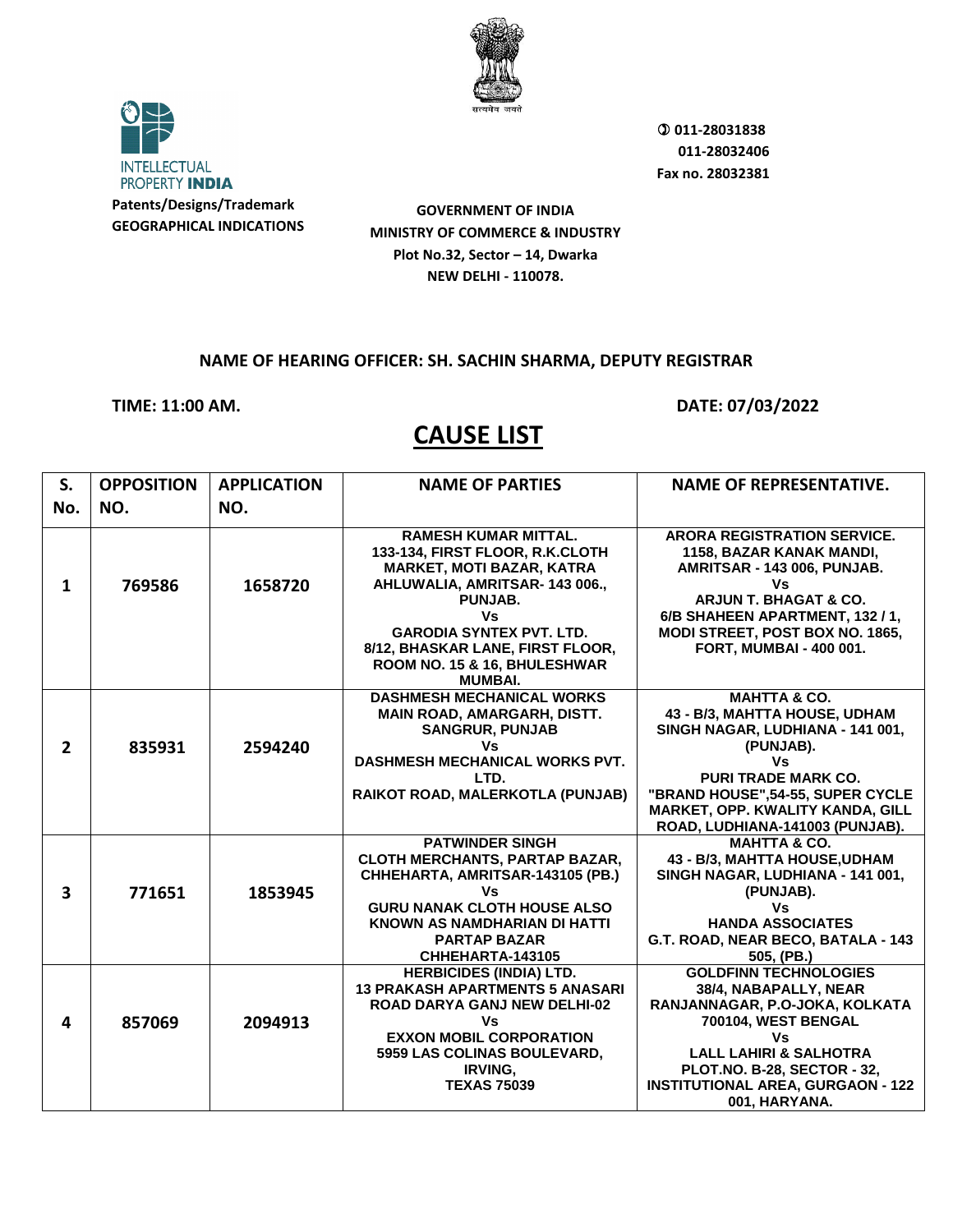|   |        |         | M/S. HORIBA, LTD.                       | S.S. RANA & CO.                        |
|---|--------|---------|-----------------------------------------|----------------------------------------|
|   |        |         | 2, MIYANOHIGASHI-CHO, KISSHOIN,         | 317, LAWYERS CHAMBERS, HIGH            |
|   |        |         | MINAMI-KU, KYOTO, JAPAN.                | <b>COURT OF DELHI, NEW DELHI - 110</b> |
| 5 | 719960 | 1425542 | Vs                                      | 003.                                   |
|   |        |         |                                         | Vs                                     |
|   |        |         | <b>SPARCO BATTERY CORPORATION</b>       | HIRAL C. JOSHI.                        |
|   |        |         | <b>10502/2 E SHANKAR GALI NO .6</b>     | 501, VISHWANANAK, CHAKALA ROAD,        |
|   |        |         | SADARTHANA ROAD MOTIA KHAN N.           | ANDHERI (EAST), MUMBAI - 400 099.      |
|   |        |         | <b>DELHI</b>                            |                                        |
|   |        |         | <b>BUNGE INDIA PRIVATE LIMITED</b>      | <b>AJAY SAHNI &amp; ASSOCIATES</b>     |
|   |        |         | CAPITAL BUILDING, 601C & 601D, B        | 31/42 PUNJABI BAGH (WEST) NEW          |
|   |        |         | WING, C 70, BANDRA KURLA                | <b>DELHI-110026</b>                    |
| 6 | 904511 | 3544623 | <b>COMPLEX, OPPOSITE ICICI BANK</b>     | Vs                                     |
|   |        |         | <b>BUILDING, BANDRA EAST MUMBAI-400</b> | L.R. SWAMI CO.                         |
|   |        |         | 051 INDIA                               | NO. 3 PLAYGROUND VIEW STREET.          |
|   |        |         | Vs                                      | NANDANAM EXTN., CHENNAI - 600 035.     |
|   |        |         | <b>HATSUN AGRO PRODUCT LIMITED.</b>     |                                        |
|   |        |         | DOMAINE, RAJIV GANDHI SALAI (OMR),      |                                        |
|   |        |         | KARAPAKKAM, CHENNAI-600 097             |                                        |
|   |        |         | <b>MR. NIRMAL KUMAR</b>                 | <b>MAHATTA &amp; CO</b>                |
|   |        |         | <b>RATTAN MILK FACTORY COM FLEX. VI</b> | 43-B/3, UDHAM SINGH NAGAR,             |
|   |        |         | LLAG E GODHOLA, BLOCK PUNHANA,          | LUDHIANA-1 (PB).                       |
| 7 | 269074 | 1116678 | DISTT. MEWAT, HARYANA                   | Vs                                     |
|   |        |         | Vs                                      | <b>KAMAL GARG &amp; ASSOCIATES</b>     |
|   |        |         | <b>RATTAN MILK SPECIALTIES</b>          | <b>B-26 ADARSH APARTMENTS SECTOR 9</b> |
|   |        |         | <b>PRIVATE LIMITED</b>                  | <b>ROHINI DELHI-85</b>                 |
|   |        |         | 28/78, WEST PUNJABI BAGH, NEW           |                                        |
|   |        |         | <b>DELHI</b>                            |                                        |
|   |        |         | <b>SUJEET KUMAR SHARMA</b>              | <b>MAHTTASS</b>                        |
|   |        |         | 386, SHIV NAGAR, SODAL ROAD,            | <b>B-43/3, UDHAM SINGH NAGAR,</b>      |
|   |        |         | <b>JALANDHAR - 144004 (PB.)</b>         | <b>LUDHIANA</b>                        |
| 8 | 810903 | 2226420 | Vs                                      | <b>PUNJAB</b>                          |
|   |        |         | <b>PRABHATI LAL &amp; SONS</b>          | Vs                                     |
|   |        |         | <b>3567 KUNCHA DAYA RAM CHAWRI</b>      | <b>SHARMA &amp; ASSOCIATES</b>         |
|   |        |         | <b>BAZAR DELHI 110006</b>               | <b>8 NEW KITCHLU NAGAR LANE</b>        |
|   |        |         |                                         | <b>HAMBRAN ROAD LUDHIANA PB</b>        |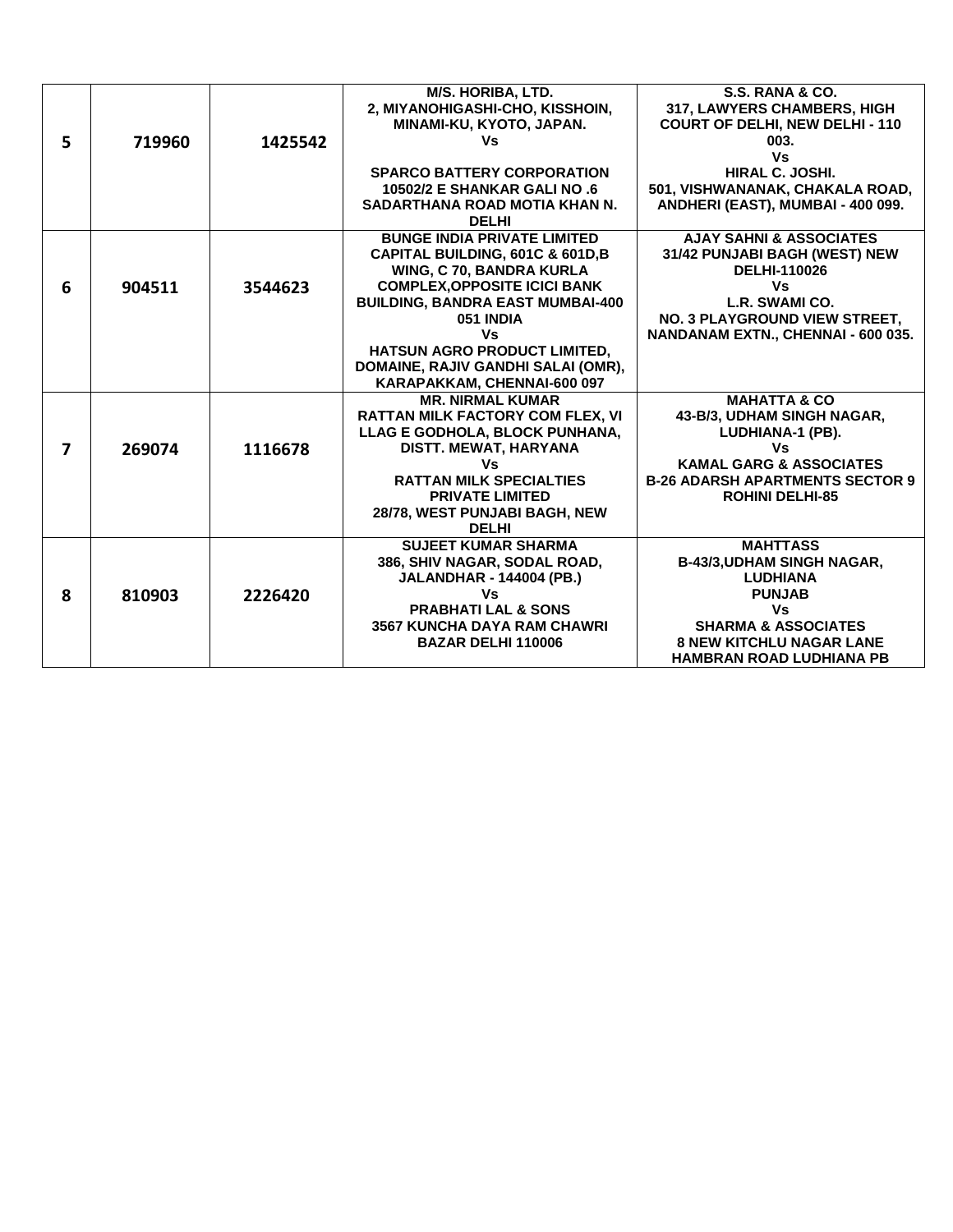



**GEOGRAPHICAL INDICATIONS**

**GOVERNMENT OF INDIA MINISTRY OF COMMERCE & INDUSTRY Plot No.32, Sector – 14, Dwarka NEW DELHI - 110078.**

### **NAME OF HEARING OFFICER: SH. SACHIN SHARMA, DEPUTY REGISTRAR**

**TIME: 11:00 AM. DATE: 08/03/2022** 

| S.                      | <b>OPPOSITION</b> | <b>APPLICATION</b> | <b>NAME OF PARTIES</b>                                            | <b>NAME OF REPRESENTATIVE.</b>                        |
|-------------------------|-------------------|--------------------|-------------------------------------------------------------------|-------------------------------------------------------|
| No.                     | NO.               | NO.                |                                                                   |                                                       |
|                         |                   |                    |                                                                   |                                                       |
|                         |                   |                    | <b>SUPER REALTECH PVT.LTD.</b>                                    | <b>LALJI ADVOCATES</b>                                |
|                         |                   |                    | <b>A-277 ,SURAJMAL VIHAR</b>                                      | A - 48, (LALJI HOUSE) YOJNA VIHAR,                    |
|                         |                   |                    | ,DELHI-110092                                                     | DELHI-110092.                                         |
| $\mathbf{1}$            | 799608            | 2011195            | Vs                                                                | <b>Vs</b>                                             |
|                         |                   |                    | ALLIED BLENDERS AND DISTILLERS                                    | <b>ANAND AND ANAND</b>                                |
|                         |                   |                    | <b>PVT LTD</b><br>304/C, LAMINGTON CHAMBERS,                      | FLAT NO. GA, AR VILLA, 31, III MAIN                   |
|                         |                   |                    |                                                                   | ROAD, GANDHI NAGAR, ADAYAR,<br><b>CHENNAI 600 020</b> |
|                         |                   |                    | <b>LAMINGTON ROAD, MUMBAI - 400004</b><br>PATANJALI AYURVED LTD   | <b>LALJI ADVOCATES</b>                                |
|                         |                   |                    | <b>D-38 INDUSTRIAL AREA HARIDWAR-</b>                             | A-48, YOJNA VIHAR, DELHI-110092                       |
| $\overline{2}$          | 891769            | 3461177            | 249401                                                            | ٧s                                                    |
|                         |                   |                    | Vs                                                                | G.S. RIJHWANI & CO.                                   |
|                         |                   |                    | <b>SHELLZ OVERSEAS PVT. LTD.</b>                                  | 203, SHREE PRASAD CHAMBERS, IIND                      |
|                         |                   |                    | D-3/1, RANA PRATAP BAGH,                                          | FLOOR, NEAR TSEC ENGINEERING                          |
|                         |                   |                    | <b>DELHI 110007</b>                                               | <b>COLLEGE, 35TH ROAD, TPS III, BANDRA</b>            |
|                         |                   |                    |                                                                   | <b>WEST MUMBAI-400050</b>                             |
|                         |                   |                    | <b>PODDAR TYRES LIMITED</b>                                       | <b>RAHUL RAJPUT &amp; M.K. DATTA</b>                  |
|                         |                   |                    | V. P. O. JUGIANA, G. T. ROAD,                                     | <b>B-336 BHAI RANDHIR SINGH NAGAR,</b>                |
| $\overline{\mathbf{3}}$ | 178860            | 1187989            | LUDHIANA, (PB.).                                                  | LUDHIANA.                                             |
|                         |                   |                    | Vs                                                                | <b>Vs</b>                                             |
|                         |                   |                    | <b>HERO CYCLES LTD.</b>                                           | <b>WORLDWIDE REGISTRATION BUREAU.</b>                 |
|                         |                   |                    | <b>HERO NAGAR G.T.ROAD LUDHIANA-</b>                              | 60/30, NEW ROHTAK ROAD, KAROL                         |
|                         |                   |                    | 141003, PUNJAB.                                                   | BAGH,                                                 |
|                         |                   |                    |                                                                   | <b>NEW DELHI-110005</b>                               |
|                         |                   |                    | <b>SARITA DUGAR</b>                                               | <b>GOLDFINN TECHNOLOGIES</b>                          |
|                         |                   |                    | HOUSE NO-91 SECTOR-15A P.O.-NOIDA                                 | <b>GOLDFINN TECHNOLOGIES 66, GOLF</b>                 |
|                         |                   |                    | -201301 UP                                                        | CLUB ROAD, 2ND FLOOR, KOLKATA -                       |
| 4                       | 787435            | 2051402            | Vs<br><b>AROMA AGRO TECH</b>                                      | 700 033, WEST BENGAL, Email -                         |
|                         |                   |                    |                                                                   | legal@goldfinn.com Mobile - 9874710123<br>Vs          |
|                         |                   |                    | VILLAGE-GARI MULTAN, 103, K.M.<br>STONE, GHARAUNDA, DISTT-KARNAL, | <b>LALJI ADVOCATES</b>                                |
|                         |                   |                    | <b>HARYANA</b>                                                    | A - 48, (LALJI HOUSE) YOJNA VIHAR,                    |
|                         |                   |                    |                                                                   | DELHI-110092.                                         |
|                         |                   |                    | <b>NITIN GUPTA</b>                                                | <b>GYAN PRAKASH BANSAL</b>                            |
|                         |                   |                    | 4672/21 ANSARI ROAD DARYA GANJ                                    | <b>204 KRISHNA TOWER-2 PLOT NO-1</b>                  |
| 5                       | 853003            | 2750955            | <b>NEW DELHI 110002</b>                                           | <b>POCKET-7 SECTOR-12 DWARKA NEW</b>                  |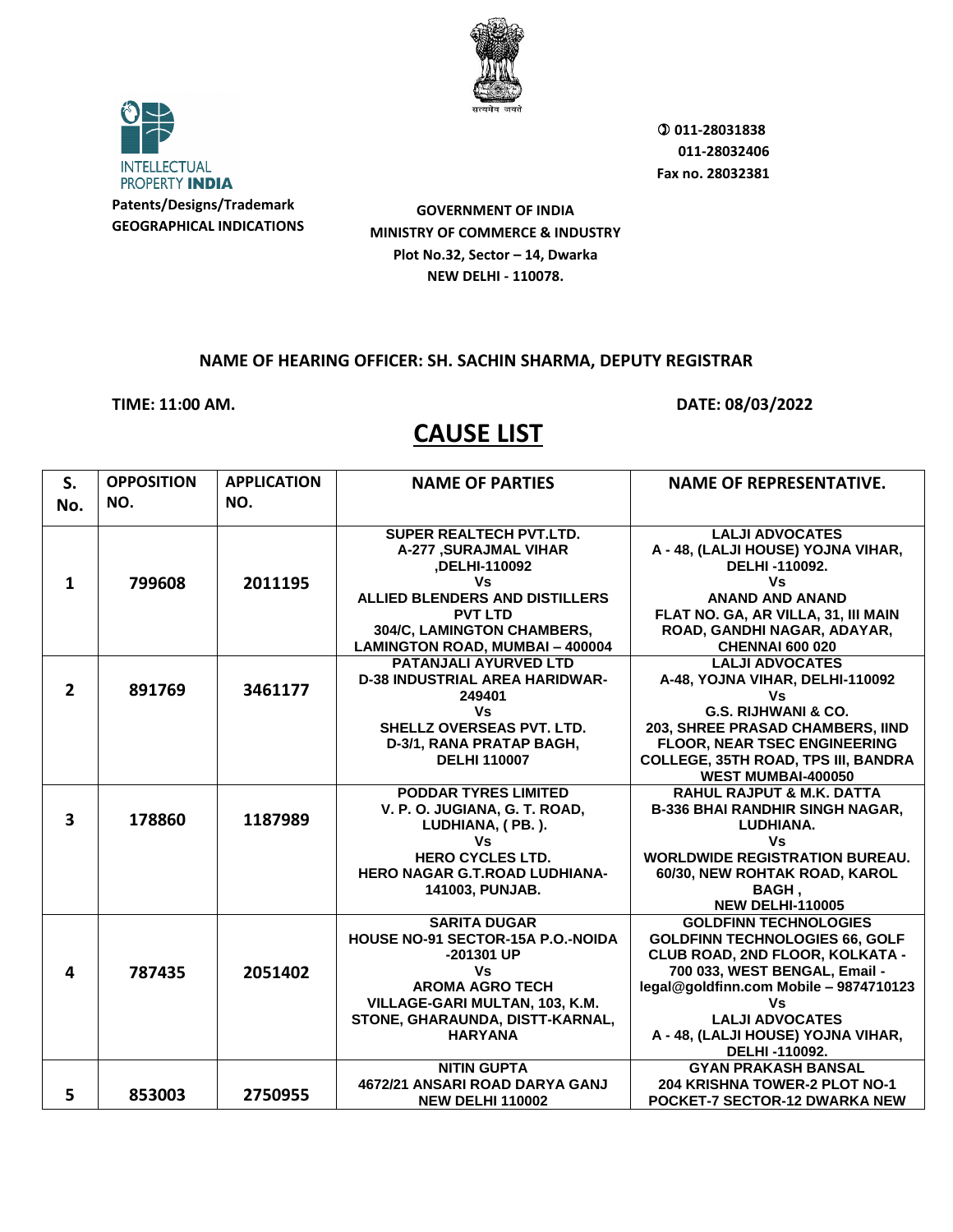|   |        |         | Vs                                         | <b>DELHI-110075</b>                 |
|---|--------|---------|--------------------------------------------|-------------------------------------|
|   |        |         | DHARAMPAL SATYAPAL SONS PVT.               | Vs                                  |
|   |        |         |                                            |                                     |
|   |        |         | LTD.                                       | THE ACME COMPANY                    |
|   |        |         | 4828/24, PRAHLAD LANE, ANSARI              | <b>B-41, NIZAMUDDIN EAST,</b>       |
|   |        |         | ROAD, DARYAGANJ NEW DELHI-110002           | <b>NEW DELHI - 110013.</b>          |
|   |        |         | <b>ZAHOOR HUSSAIN BHAT</b>                 | <b>S.SINGH &amp; ASSOCIATES</b>     |
|   |        |         | 511, BAGH MEHTAB, SRINAGAR,                | 213, 3RD FLOOR PARMANAND COLONY,    |
| 6 | 968948 | 2516779 | KASHMIR, J&K - 190001                      | <b>DR. MUKHERJEE NAGAR DELHI-9</b>  |
|   |        |         | Vs                                         | Vs                                  |
|   |        |         | <b>MOHD.AZHAR KHAN</b>                     | AALOK KANSAL, ADVOCATE.             |
|   |        |         | <b>J-8 BEGRAJPUR INDUSTRIAL AREA</b>       | 50, CHATANYA PURAM, NAUCHANDI       |
|   |        |         | MUZAFFARNAGER(U.P)                         | GROUND, MEERUT, (U.P.)              |
|   |        |         |                                            |                                     |
|   |        |         | <b>CHARAN SINGH</b>                        | <b>MAHTTA &amp; CO.</b>             |
|   |        |         | OPP. PUNJAB NATIONAL BANK, BASTI           | 43 - B/3, MAHTTA HOUSE, UDHAM SINGH |
| 7 | 732592 | 1526656 | NAU, JALANDHAR-144002                      | NAGAR, LUDHIANA - 141 001, (PUNJAB) |
|   |        |         | Vs                                         | Vs                                  |
|   |        |         | <b>ACTIVE SPORTS MANUFACTURING CO</b>      | <b>SHARMA &amp; ASSOCIATES.</b>     |
|   |        |         | <b>VPO BIRRING G.T. ROAD JALLANDHAR</b>    |                                     |
|   |        |         | <b>CANTT PB</b>                            | 8, NEW KITCHLU NAGAR, LANE,         |
|   |        |         |                                            | LUDHIANA -141 001. (PB.).           |
|   |        |         | <b>SYMBIOTIC DRUGS &amp; DIABETIC CARE</b> | <b>KAMAL GARG &amp; ASSOCIATES</b>  |
| 8 | 824959 | 1759891 | <b>PRIVATE LIMITED</b>                     | D-4/1, 2ND FLOOR, RANA PRATAP       |
|   |        |         | <b>305 MAHAJAN TOWER LSC SHRESHTRA</b>     | <b>BAGH, DELHI-110007.</b>          |
|   |        |         | VIHAR DELHI-110092                         | Vs                                  |
|   |        |         | Vs                                         | <b>VISHESH AND ASSOCIATES</b>       |
|   |        |         | <b>CACHET PHARMACEUTICALS PVT LTD</b>      | 301/302, A-WING, 3RD FLOOR, SHAHEEN |
|   |        |         | <b>415. SHAH NAHAR INDUSTRIAL ESTATE</b>   | CHAMBERS, DAWOOD BAUG, OPP.         |
|   |        |         | DR. E. MOSES ROAD WORLI MUMBAI-            | PEARL HERITAGE, ANDHERI (WEST),     |
|   |        |         | 400018                                     | <b>MUMBAI 400 058.</b>              |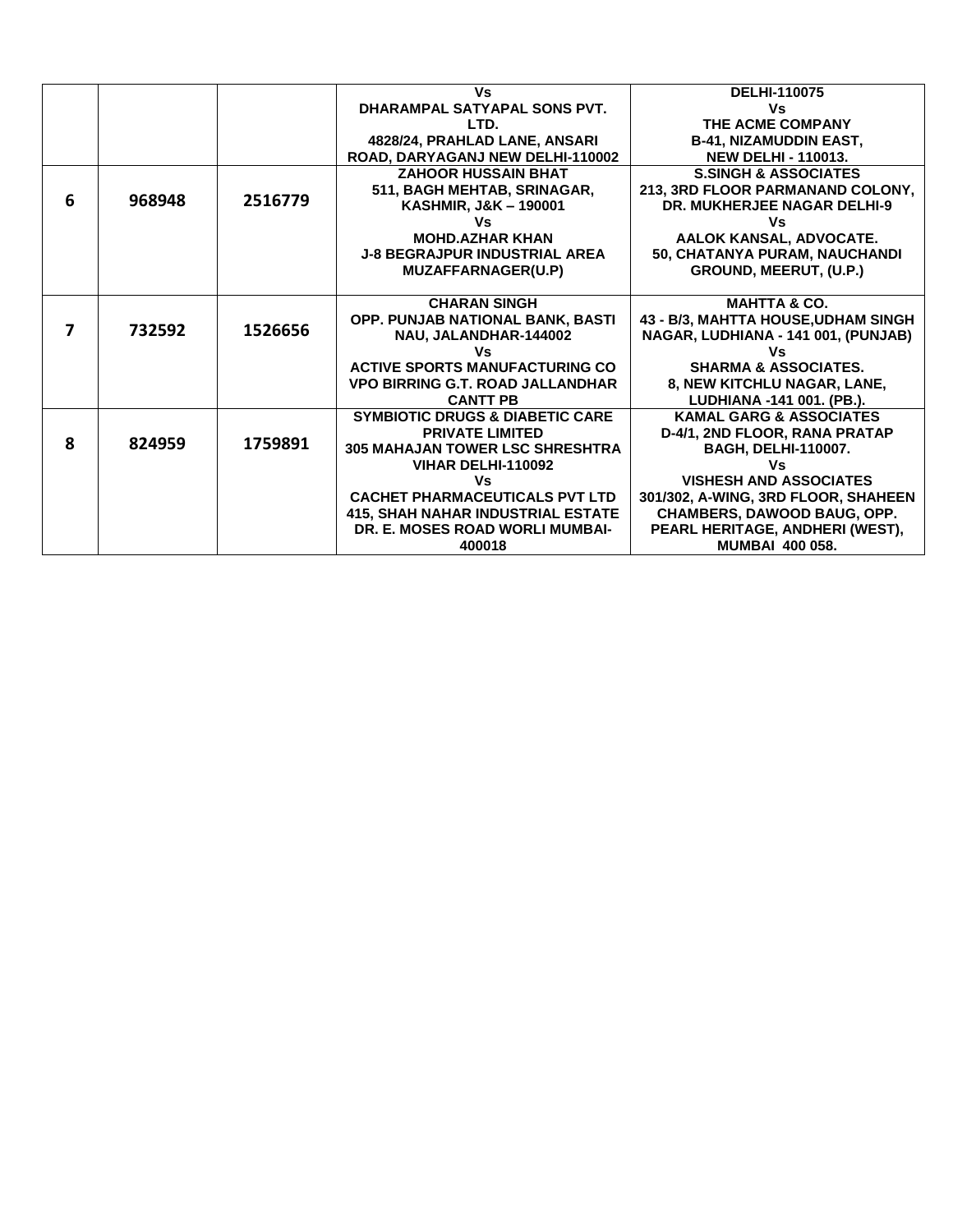

**INTELLECTUAL** PROPERTY INDIA **Patents/Designs/Trademark**

**GEOGRAPHICAL INDICATIONS**

**GOVERNMENT OF INDIA MINISTRY OF COMMERCE & INDUSTRY Plot No.32, Sector – 14, Dwarka NEW DELHI - 110078.**

#### **NAME OF HEARING OFFICER: SH. SACHIN SHARMA, DEPUTY REGISTRAR**

## **TIME: 11:00 AM. DATE: 09/03/2022**

| S.                      | <b>OPPOSITION</b> | <b>APPLICATION</b> | <b>NAME OF PARTIES</b>                                                                                                                                                                                                                                                                                                                                                                                                                                                                          | NAME OF REPRESENTATIVE.                                                                                                                                                                                                                                                                                                                                                                                                                                                                                                                                                                                                       |
|-------------------------|-------------------|--------------------|-------------------------------------------------------------------------------------------------------------------------------------------------------------------------------------------------------------------------------------------------------------------------------------------------------------------------------------------------------------------------------------------------------------------------------------------------------------------------------------------------|-------------------------------------------------------------------------------------------------------------------------------------------------------------------------------------------------------------------------------------------------------------------------------------------------------------------------------------------------------------------------------------------------------------------------------------------------------------------------------------------------------------------------------------------------------------------------------------------------------------------------------|
| No.                     | NO.               | NO.                |                                                                                                                                                                                                                                                                                                                                                                                                                                                                                                 |                                                                                                                                                                                                                                                                                                                                                                                                                                                                                                                                                                                                                               |
|                         |                   |                    |                                                                                                                                                                                                                                                                                                                                                                                                                                                                                                 |                                                                                                                                                                                                                                                                                                                                                                                                                                                                                                                                                                                                                               |
|                         |                   |                    | <b>MIP METRO GROUP INTELLECTUAL</b>                                                                                                                                                                                                                                                                                                                                                                                                                                                             | ANAND AND ANAND.                                                                                                                                                                                                                                                                                                                                                                                                                                                                                                                                                                                                              |
| $\mathbf{1}$            | 919657            | 2095932            | <b>PROPERTY GMBH &amp; CO. KG</b>                                                                                                                                                                                                                                                                                                                                                                                                                                                               | <b>B-41, NIZAMUDDIN EAST,</b>                                                                                                                                                                                                                                                                                                                                                                                                                                                                                                                                                                                                 |
|                         |                   |                    | <b>METRO STRASSE 1 40235</b>                                                                                                                                                                                                                                                                                                                                                                                                                                                                    | <b>NEW DELHI - 110 013.</b>                                                                                                                                                                                                                                                                                                                                                                                                                                                                                                                                                                                                   |
|                         |                   |                    | <b>DUESSELDORF GERMANY</b>                                                                                                                                                                                                                                                                                                                                                                                                                                                                      | Vs                                                                                                                                                                                                                                                                                                                                                                                                                                                                                                                                                                                                                            |
|                         |                   |                    | Vs                                                                                                                                                                                                                                                                                                                                                                                                                                                                                              | <b>WORLDWIDE REGISTRATION BUREAU.</b>                                                                                                                                                                                                                                                                                                                                                                                                                                                                                                                                                                                         |
|                         |                   |                    | AHUJA MASALA CO.PVT.LTD.                                                                                                                                                                                                                                                                                                                                                                                                                                                                        | 60/30, NEW ROHTAK ROAD, KAROL                                                                                                                                                                                                                                                                                                                                                                                                                                                                                                                                                                                                 |
|                         |                   |                    | A-10 LSC PADAM NAGAR KISHAN GANJ                                                                                                                                                                                                                                                                                                                                                                                                                                                                | <b>BAGH,</b>                                                                                                                                                                                                                                                                                                                                                                                                                                                                                                                                                                                                                  |
|                         |                   |                    | <b>NEW DELHI-07</b>                                                                                                                                                                                                                                                                                                                                                                                                                                                                             | <b>NEW DELHI-110005</b>                                                                                                                                                                                                                                                                                                                                                                                                                                                                                                                                                                                                       |
|                         |                   |                    | <b>ESS ESS BATHROOM PRODUCTS PVT.</b>                                                                                                                                                                                                                                                                                                                                                                                                                                                           | <b>MAHTTA &amp; CO.</b>                                                                                                                                                                                                                                                                                                                                                                                                                                                                                                                                                                                                       |
| $\overline{2}$          | 173289            | 1192776            | LTD.                                                                                                                                                                                                                                                                                                                                                                                                                                                                                            | 43 - B/3, MAHTTA HOUSE, UDHAM SINGH                                                                                                                                                                                                                                                                                                                                                                                                                                                                                                                                                                                           |
|                         |                   |                    | 278 - 79, PHASE - 1, INDUSTRIAL AREA,                                                                                                                                                                                                                                                                                                                                                                                                                                                           | NAGAR, LUDHIANA - 141 001, (PUNJAB).                                                                                                                                                                                                                                                                                                                                                                                                                                                                                                                                                                                          |
|                         |                   |                    |                                                                                                                                                                                                                                                                                                                                                                                                                                                                                                 |                                                                                                                                                                                                                                                                                                                                                                                                                                                                                                                                                                                                                               |
|                         |                   |                    |                                                                                                                                                                                                                                                                                                                                                                                                                                                                                                 |                                                                                                                                                                                                                                                                                                                                                                                                                                                                                                                                                                                                                               |
|                         |                   |                    |                                                                                                                                                                                                                                                                                                                                                                                                                                                                                                 |                                                                                                                                                                                                                                                                                                                                                                                                                                                                                                                                                                                                                               |
|                         |                   |                    |                                                                                                                                                                                                                                                                                                                                                                                                                                                                                                 |                                                                                                                                                                                                                                                                                                                                                                                                                                                                                                                                                                                                                               |
|                         |                   |                    |                                                                                                                                                                                                                                                                                                                                                                                                                                                                                                 |                                                                                                                                                                                                                                                                                                                                                                                                                                                                                                                                                                                                                               |
|                         |                   |                    |                                                                                                                                                                                                                                                                                                                                                                                                                                                                                                 |                                                                                                                                                                                                                                                                                                                                                                                                                                                                                                                                                                                                                               |
|                         |                   |                    |                                                                                                                                                                                                                                                                                                                                                                                                                                                                                                 |                                                                                                                                                                                                                                                                                                                                                                                                                                                                                                                                                                                                                               |
|                         |                   |                    |                                                                                                                                                                                                                                                                                                                                                                                                                                                                                                 |                                                                                                                                                                                                                                                                                                                                                                                                                                                                                                                                                                                                                               |
|                         |                   |                    |                                                                                                                                                                                                                                                                                                                                                                                                                                                                                                 |                                                                                                                                                                                                                                                                                                                                                                                                                                                                                                                                                                                                                               |
|                         |                   |                    |                                                                                                                                                                                                                                                                                                                                                                                                                                                                                                 |                                                                                                                                                                                                                                                                                                                                                                                                                                                                                                                                                                                                                               |
|                         |                   |                    |                                                                                                                                                                                                                                                                                                                                                                                                                                                                                                 |                                                                                                                                                                                                                                                                                                                                                                                                                                                                                                                                                                                                                               |
|                         |                   |                    |                                                                                                                                                                                                                                                                                                                                                                                                                                                                                                 |                                                                                                                                                                                                                                                                                                                                                                                                                                                                                                                                                                                                                               |
|                         |                   |                    |                                                                                                                                                                                                                                                                                                                                                                                                                                                                                                 |                                                                                                                                                                                                                                                                                                                                                                                                                                                                                                                                                                                                                               |
|                         |                   |                    |                                                                                                                                                                                                                                                                                                                                                                                                                                                                                                 |                                                                                                                                                                                                                                                                                                                                                                                                                                                                                                                                                                                                                               |
|                         |                   |                    |                                                                                                                                                                                                                                                                                                                                                                                                                                                                                                 |                                                                                                                                                                                                                                                                                                                                                                                                                                                                                                                                                                                                                               |
| 4                       |                   |                    |                                                                                                                                                                                                                                                                                                                                                                                                                                                                                                 |                                                                                                                                                                                                                                                                                                                                                                                                                                                                                                                                                                                                                               |
|                         |                   |                    |                                                                                                                                                                                                                                                                                                                                                                                                                                                                                                 |                                                                                                                                                                                                                                                                                                                                                                                                                                                                                                                                                                                                                               |
|                         |                   |                    |                                                                                                                                                                                                                                                                                                                                                                                                                                                                                                 |                                                                                                                                                                                                                                                                                                                                                                                                                                                                                                                                                                                                                               |
|                         |                   |                    |                                                                                                                                                                                                                                                                                                                                                                                                                                                                                                 |                                                                                                                                                                                                                                                                                                                                                                                                                                                                                                                                                                                                                               |
|                         |                   |                    |                                                                                                                                                                                                                                                                                                                                                                                                                                                                                                 |                                                                                                                                                                                                                                                                                                                                                                                                                                                                                                                                                                                                                               |
|                         |                   |                    |                                                                                                                                                                                                                                                                                                                                                                                                                                                                                                 |                                                                                                                                                                                                                                                                                                                                                                                                                                                                                                                                                                                                                               |
|                         |                   |                    |                                                                                                                                                                                                                                                                                                                                                                                                                                                                                                 |                                                                                                                                                                                                                                                                                                                                                                                                                                                                                                                                                                                                                               |
|                         |                   |                    |                                                                                                                                                                                                                                                                                                                                                                                                                                                                                                 |                                                                                                                                                                                                                                                                                                                                                                                                                                                                                                                                                                                                                               |
| $\overline{\mathbf{3}}$ | 717026<br>935138  | 811186<br>2172048  | <b>PANCHKULA - 134 113.</b><br>Vs<br><b>CRYSTAL COOK-N-SERVE PRODUCTS</b><br>PVT. LTD.<br>METODA, PLOT NO. 2601-2-3, TALUKA-<br>LODHIKA, DIST-RAJKOT.<br><b>VIJAY KUMAR GUPTA</b><br>D-10, INDUSTRIAL ESTATE, CHANDPUR,<br><b>VARANASI (U.P.)</b><br>Vs<br><b>GOBIND INDUSTRIES PVT LTD</b><br><b>DHARSANIA LUCKNOW ROAD</b><br><b>BARABANKI 225001 UP</b><br><b>B. P. OIL MILLS LTD.</b><br><b>MAITHAN AGRA, U.P.</b><br>Vs<br>BP P.L.C.<br>1 ST. JAMES'S SQUARE, LONDON,<br>SW1Y 4PD, ENGLAND | Vs<br><b>ARJUN T. BHAGAT &amp; CO.</b><br>6/B SHAHEEN APARTMENT, 132 / 1, MODI<br>STREET, POST BOX NO. 1865, FORT,<br><b>MUMBAI - 400 001.</b><br>P. K. ARORA<br>TAJ TRADE MARKS PVT. LTD, 110<br>ANAND VRINDAVAN SANJAY PLACE<br>AGRA(U.P)<br>Vs<br><b>LONDON TRADE MARK.</b><br>1, ARYA SAMAJ MANDIR ROAD,<br>LUCKNOW - 226 018, INDIA.<br>P. K. ARORA<br>TAJ TRADE MARKS PVT. LTD. 110<br><b>ANAND VRINDAVAN SANJAY PLACE</b><br>AGRA(U.P)<br><b>VS</b><br><b>REMFRY &amp; SAGAR</b><br><b>REMFRY HOUSE AT THE MILLENNIUM</b><br>PLAZA SEC 27, GURGAON 122009, NEW<br><b>DELHI NATIONAL CAPITAL REGION</b><br><b>INDIA</b> |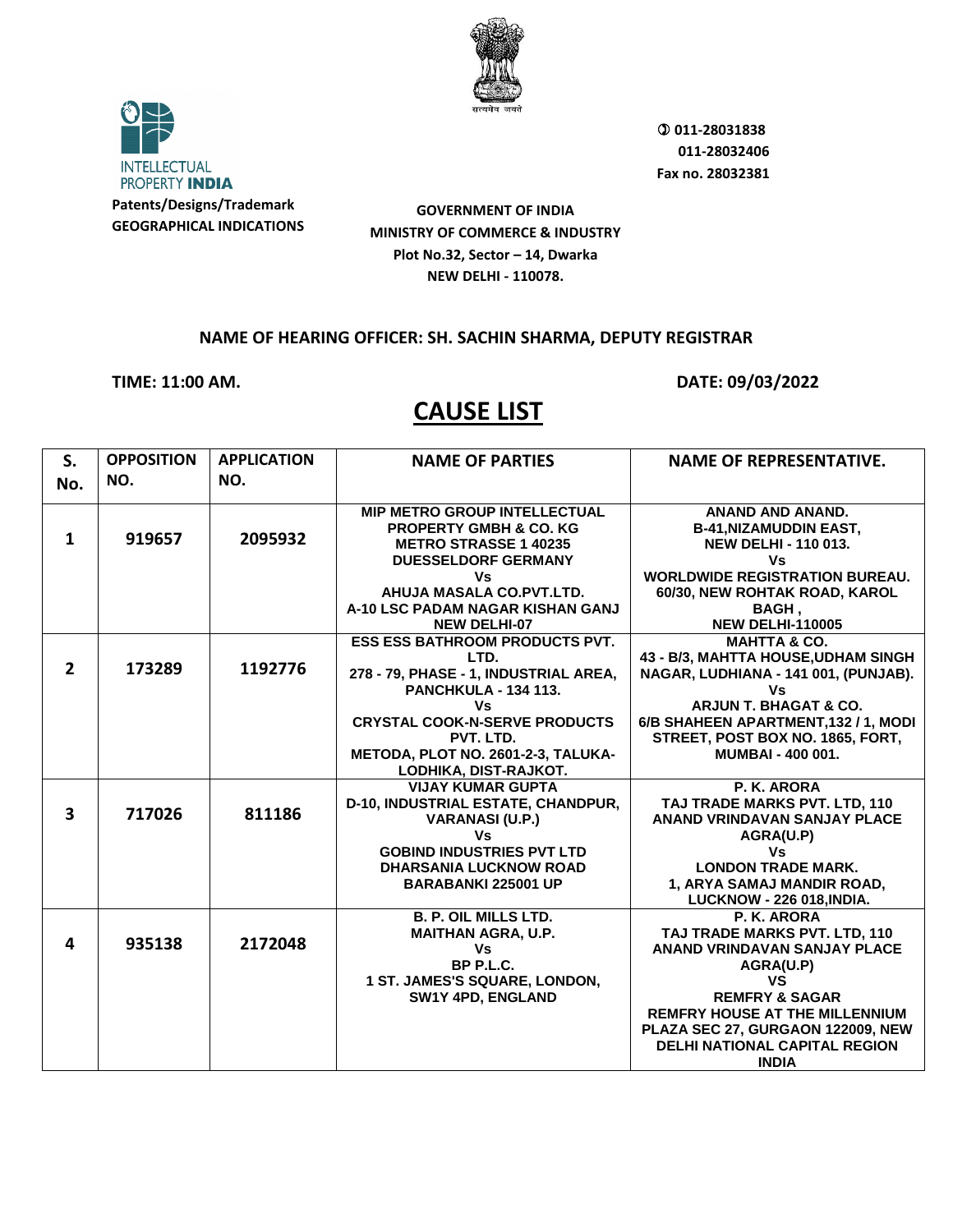|   |        |         | <b>ARJIT CHAUDHARY</b>                    | THE KOTTAY.                               |
|---|--------|---------|-------------------------------------------|-------------------------------------------|
|   |        |         | WELLESLEY GANJ, MIRZAPUR, (UP)            | 111/2, HARSH NAGAR, KANPUR - 208          |
| 5 | 861818 | 2008173 | ٧s                                        | 012                                       |
|   |        |         | <b>M/s GEETHA SEWING MACHINE CO.</b>      | Vs                                        |
|   |        |         | <b>HEAD OFFICE : KEWAL BHAIYA CHAAL.</b>  | <b>SHARMA &amp; ASSOCIATES.</b>           |
|   |        |         | <b>RAM CHANDER LANE, STREET NO.-1,</b>    | 8, NEW KITCHLU NAGAR, LANE,               |
|   |        |         | KANCH PAHRA, MALAD (W), MUMBAI.           | LUDHIANA -141 001. (PB.).                 |
|   |        |         | <b>BRANCH OFFICE : 463, LAKKAR BAZAR,</b> |                                           |
|   |        |         | LUDHIANA, PUNJAB.                         |                                           |
|   |        |         | <b>RAJNEESH ARORA</b>                     | TAJ TRADE MARK PVT. LTD.                  |
|   |        |         | 10, MODEL TOWN, YAMUNA NAGAR,             | ANAND VRINDAVAN, SANJAY PLACE,            |
| 6 | 723296 | 1519961 | <b>HARYANA</b>                            | AGRA-02 (U.P.).                           |
|   |        |         | Vs                                        | Vs                                        |
|   |        |         | <b>AERO CLUB</b>                          | <b>LALL &amp; SETHI</b>                   |
|   |        |         | <b>GURDWARA ROAD, KAROL BAGH, NEW</b>     | D-17, South Extension Part - 2, New Delhi |
|   |        |         | DELHI-110005.                             | $-110049$                                 |
|   |        |         | <b>SCIENCE OLYMPIAD FOUNDATION</b>        | <b>D.S. ASSOCIATES</b>                    |
| 7 | 778081 |         | 406, TAJ APARTMENTS, RING ROAD,           | I-116, SOUTH CITY-II, GURGAON-122002      |
|   |        | 1894557 | <b>NEAR SAFDARJUNG HOSPITAL, NEW</b>      | <b>HARYANA</b>                            |
|   |        |         | DELHI - 110 029.                          | Vs                                        |
|   |        |         | Vs                                        | <b>ANAND AND ANAND.</b>                   |
|   |        |         | <b>COMITE INTERNATIONAL OLYMPIQUE</b>     | <b>B-41, NIZAMUDDIN EAST, NEW DELHI-</b>  |
|   |        |         | <b>CHATEAU DE VIDY, 1007 LAUSANNE,</b>    | 110 013.                                  |
|   |        |         | <b>SWITZERLAND</b>                        |                                           |
| 8 | 725873 | 1519961 | <b>RAJNEESH ARORA</b>                     | TAJ TRADE MARK PVT. LTD.                  |
|   |        |         | 10, MODEL TOWN, YAMUNA NAGAR,             | ANAND VRINDAVAN, SANJAY PLACE,            |
|   |        |         | <b>HARYANA</b>                            | AGRA-02 (U.P.).                           |
|   |        |         | Vs                                        | ٧s                                        |
|   |        |         | <b>RAHMAN INDUSTRIES LIMITED</b>          | <b>VERMAJI &amp; COMPANY</b>              |
|   |        |         | 184/167, WAZIDPUR, JAJMAU,                | 111/29, ASHOK NAGAR, (BEHIND G. T.        |
|   |        |         | <b>KANPUR (U.P.)</b>                      | RD.), KANPUR-12.                          |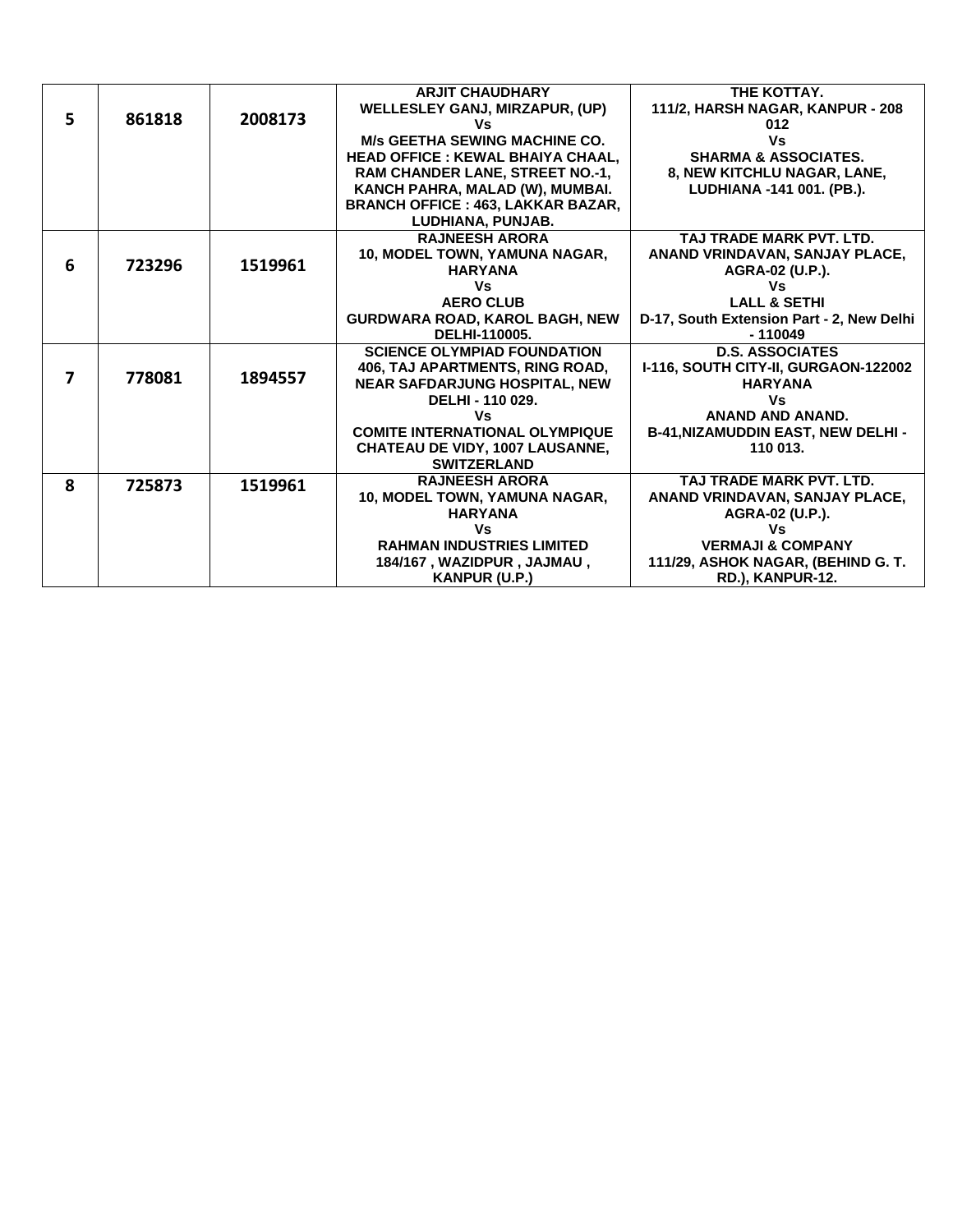

**INTELLECTUAL** PROPERTY INDIA **Patents/Designs/Trademark**

**GEOGRAPHICAL INDICATIONS**

**GOVERNMENT OF INDIA MINISTRY OF COMMERCE & INDUSTRY Plot No.32, Sector – 14, Dwarka NEW DELHI - 110078.**

## **NAME OF HEARING OFFICER: SH. SACHIN SHARMA, DEPUTY REGISTRAR**

**TIME: 11:00 AM. DATE: 10/03/2022** 

| S.<br>No.               | <b>OPPOSITION</b><br>NO. | <b>APPLICATION NO.</b> | <b>NAME OF PARTIES</b>                                                                                                                                                                | <b>NAME OF REPRESENTATIVE.</b>                                                                                                                                                                                                 |
|-------------------------|--------------------------|------------------------|---------------------------------------------------------------------------------------------------------------------------------------------------------------------------------------|--------------------------------------------------------------------------------------------------------------------------------------------------------------------------------------------------------------------------------|
| $\mathbf{1}$            | 764036                   | 1574754                | <b>NOVARTIS AG</b><br><b>CH-4002 BASELSWITZERLAND.</b><br>Vs<br><b>ZUVENTUS HEALTHCARE LTD</b><br><b>EMCURE HOUSE, T-184, MIDC,</b><br>BHOSARI, PUNE 411 026                          | <b>LALL LAHIRI &amp; SALHOTRA</b><br><b>PLOT.NO. B-28, SECTOR - 32,</b><br><b>INSTITUTIONAL AREA, GURGAON -</b><br>122 001, HARYANA.<br>Vs<br>R.K. DEWAN & CO.<br>PODAR CHAMBERS, S.A. BRELVI<br>ROAD, FORT, MUMBAI - 400 001. |
| $\overline{2}$          | 932962                   | 2009694                | <b>P.K.OVERSEAS PVT.LTD.</b><br>4039/3 LAHORI GATE NAYA BAZAR<br><b>DELHI 110006</b><br>Vs<br><b>M/S WHITEFIELDS OVERSEAS LTD</b><br>F-7/10, VASANT VIHAR,<br><b>NEW DELHI-110057</b> | <b>LALJI ADVOCATES</b><br>A - 48, (LALJI HOUSE) YOJNA VIHAR,<br>DELHI-110092.<br>Vs<br><b>ARORA AND ARORA</b><br>5/48 NEHRU NAGAR,<br><b>NEW DELHI-110065</b>                                                                  |
| $\overline{\mathbf{3}}$ | 848577                   | 1967618                | <b>SMT. SHALINI ARORA</b><br>3/44 VISHNUPURI KANPUR U.P<br>Vs<br><b>M/S ANJALI CHEM INDIA</b><br>D-14/5, OKHLA, INDUSTRIAL AREA,<br>PHASE-1, NEW DELHI-110020                         | P. K. ARORA<br>TAJ TRADE MARKS PVT. LTD, 110<br><b>ANAND VRINDAVAN SANJAY PLACE</b><br>AGRA(U.P)<br><b>Vs</b><br><b>ARORA AND ARORA</b><br>7, FIRST FLOOR, NEHRU NAGAR<br><b>MARKET,</b><br><b>NEW DELHI-110065</b>            |
| 4                       | 785559                   | 2044112                | <b>VP AGGARWAL</b><br>SCO 165 IST FLOOR SEC 38 CF<br><b>CHANDIGARH</b><br>Vs<br><b>CIPLA LIMITED</b><br>MUMBAI CENTRAL, MUMBAI-400 008.                                               | <b>DR S K MARWAH</b><br>3290 SECTOR 24 D CHANDIGARH<br>160023<br><b>Vs</b><br><b>UMESH GHANSHAM PARULKAR</b><br>FLAT NO.4, SEETA SADAN, SENAPATI<br>BAPAT MARG, DADAR, MUMBAI-400<br>028.                                      |
| 5                       | 852668                   | 2026034                | M/S. LA BICYCLE (THAILAND) CO. LTD.<br>58 MOO 2 TAMBOL OAM -AI AMPHUR<br><b>SAMPRAN NAKORNPATHOM</b>                                                                                  | <b>AMITABHA SEN &amp; CO.</b><br>SUITE 601- F, 5 HAILEY ROAD,<br><b>NEW DELHI - 110 001.</b>                                                                                                                                   |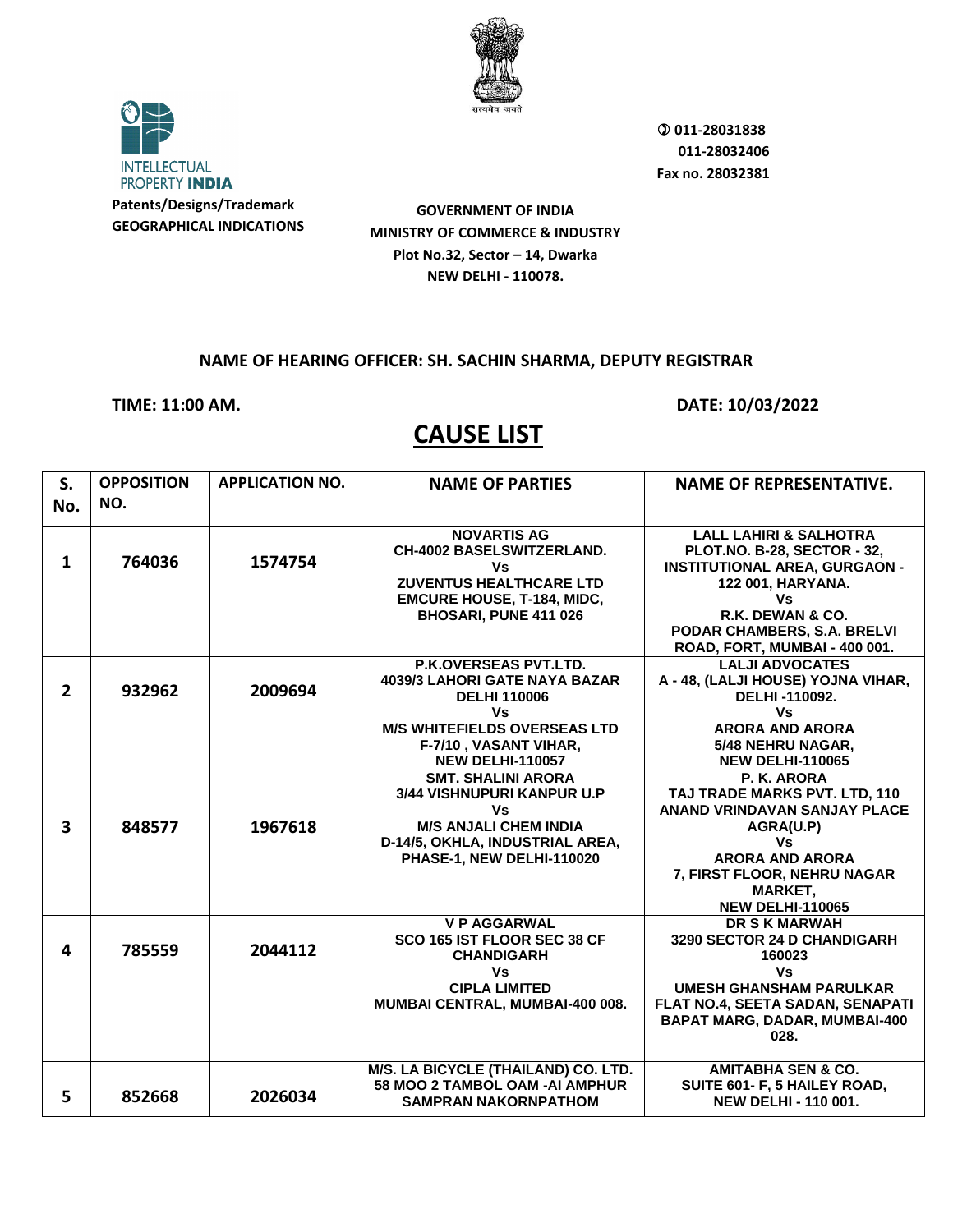|    |        |         | <b>PROVINCE 73160 THAILAND</b>          | Vs                                    |
|----|--------|---------|-----------------------------------------|---------------------------------------|
|    |        |         | Vs                                      | <b>ADITYA &amp; ASSOCIATES</b>        |
|    |        |         | <b>INFINITI RETAIL LIMITED</b>          | <b>HUBTOWN SOLARIS 121 1ST FLOOR</b>  |
|    |        |         | UNIT NOS. 701 & 702. KALEDONIA.         | <b>N.S PHADKE MARG OPP. TELI GALI</b> |
|    |        |         | SAHAR ROAD, ANDHERI (EAST),             | <b>ANDHERIE</b>                       |
|    |        |         | <b>MUMBAI - 400 069</b>                 | <b>MUMBAI 400 069</b>                 |
|    |        |         |                                         |                                       |
|    |        |         | <b>SUPERGEN, INC.</b>                   | <b>ANAND AND ANAND.</b>               |
|    |        |         | <b>4140 DUBLIN BOULEVARD, SUITE</b>     | B-41, NIZAMUDDIN EAST, NEW DELHI -    |
| 6  | 760568 | 1526602 | 200, DUBLIN, CA 94568, UNITED STATES.   | 110 013.                              |
|    |        |         | Vs                                      | Vs                                    |
|    |        |         | <b>MEDLEY PHARMACEUTICALS LTD</b>       | <b>MEDLEY PHARMACEUTICALS LTD</b>     |
|    |        |         | <b>MEDLEY HOUSE, D-2, MIDC AREA,</b>    | <b>MEDLEY HOUSE, D-2, MIDC AREA,</b>  |
|    |        |         | <b>ANDHERI EAST, MUMBAI 400 093</b>     | <b>ANDHERI EAST, MUMBAI 400 093</b>   |
|    |        |         | <b>COLORBAR COSMETICS PVT.LTD.</b>      | <b>CHITRA ARVIND</b>                  |
|    |        |         | <b>4, COMMUNITY CENTRE, NEW FRIENDS</b> | <b>RAJESHWARI &amp; ASSOCIATES.</b>   |
|    |        |         | COLONY, NEW DELHI-110025                | <b>AMSOFT BUSINESS CENTRE,</b>        |
| 7  | 891014 | 3462485 | Vs                                      | UNITECH TRADE CENTRE, SECTOR          |
|    |        |         | <b>LULU INTERNATIONAL SHOPPONG</b>      | 43.                                   |
|    |        |         | <b>MALL PVT. LTD.</b>                   | <b>GURGAON-122002,</b>                |
|    |        |         | 34/1000, NH-                            | HARYANA, INDIA                        |
|    |        |         | 47, EDAPALLY, KOCHI, KERALA-682024      | Vs                                    |
|    |        |         |                                         | A.V. NATHAN ASSOCIATES.               |
|    |        |         |                                         | 451, 2ND CROSS, 3RD BLOCK, 3RD        |
|    |        |         |                                         | STAGE, BASAVESHWARA NAGAR,            |
|    |        |         |                                         | BANGALORE-560 079, KARNATAKA          |
|    |        |         |                                         | <b>STATE INDIA.</b>                   |
|    |        |         | <b>HARSH KUMAR</b>                      | <b>PURI TRADE MARK CO.</b>            |
|    |        |         | B-33-325/5, G.T. ROAD (WEST), NEAR      | "BRAND HOUSE",54-55, SUPER            |
| 8. | 855118 | 1818543 | <b>JALANDHAR BYE-PASS CHOWK,</b>        | <b>CYCLE MARKET, OPP. KWALITY</b>     |
|    |        |         | LUDHIANA-141008 (PUNJAB).               | KANDA, GILL ROAD, LUDHIANA-           |
|    |        |         | Vs                                      | 141003 (PUNJAB).                      |
|    |        |         | <b>CHANEL SARL</b>                      | Vs                                    |
|    |        |         | BURGSTRASSE 26, CH-8750 GLARUS,         | ANAND AND ANAND.                      |
|    |        |         | <b>SWITZERLAND</b>                      | <b>B-41, NIZAMUDDIN EAST,</b>         |
|    |        |         |                                         | <b>NEW DELHI - 110 013.</b>           |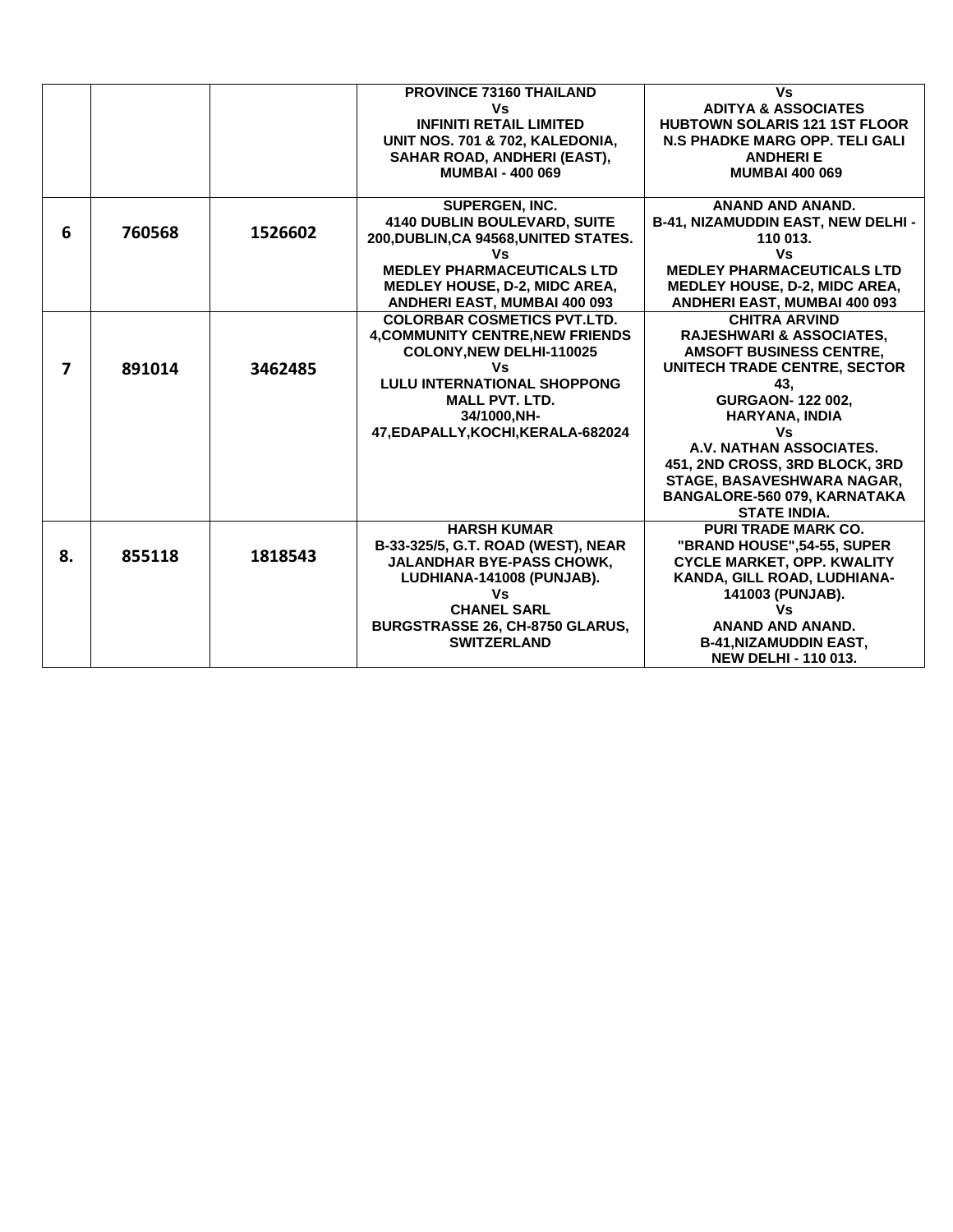

**INTELLECTUAL** PROPERTY INDIA **Patents/Designs/Trademark**

**GEOGRAPHICAL INDICATIONS**

 **011-28031838 011-28032406 Fax no. 28032381**

**GOVERNMENT OF INDIA MINISTRY OF COMMERCE & INDUSTRY Plot No.32, Sector – 14, Dwarka NEW DELHI - 110078.**

### **NAME OF HEARING OFFICER: SH. SACHIN SHARMA (DEPUTY REGISTRAR)**

**TIME: 11:00 AM. DATE: 14/03/2021**

| S.             | <b>OPPOSITION</b> | <b>APPLICATION</b> | <b>NAME OF PARTIES</b>                   | <b>NAME OF REPRESENTATIVE.</b>           |
|----------------|-------------------|--------------------|------------------------------------------|------------------------------------------|
| <b>No</b>      | NO.               | NO.                |                                          |                                          |
|                |                   |                    |                                          |                                          |
|                |                   |                    | THE BRITISH INDIA CORPORATION            | <b>MANMOHAN SINGH &amp; ASSOCIATES</b>   |
| $\mathbf{1}$   | 760899            | 1388526            | <b>LIMITED</b>                           | 5/25, WEST PATEL NAGAR, NEW DELHI-110    |
|                |                   |                    | <b>NEW EGERTON WOOLLEN MILLS</b>         | 008.                                     |
|                |                   |                    | <b>BRANCH DHARIWAL-143519, PUNJAB</b>    | V/s                                      |
|                |                   |                    | V/s                                      | <b>ARORA REGISTRATION SERVICE.</b>       |
|                |                   |                    | <b>DHARIWAL WOLLEN TEXTILE MILLS</b>     | 1158, BAZAR KANAK MANDI, AMRITSAR -      |
|                |                   |                    | <b>B-IV/30 KHATRIAN MOHALLA</b>          | 143 006, PUNJAB.                         |
|                |                   |                    | DHARIWAL 143519 DIST GURDASPUR           |                                          |
|                |                   |                    | <b>LAKSHMI ENERGY&amp; FOODS LTD.</b>    | <b>LALJI ADVOCATES</b>                   |
| $\overline{2}$ | 842197            | 1984546            | SCO 18-19, FIRST FLOOR, SECTOR - 9-D,    | A - 48, (LALJI HOUSE) YOJNA VIHAR, DELHI |
|                |                   |                    | <b>MADHYA MARG, CHANDIGARH</b>           | $-110092$                                |
|                |                   |                    | V/s                                      | V/s                                      |
|                |                   |                    | <b>LAXMI KOHLU GHAR</b>                  | <b>ARORA REGISTRATION SERVICE</b>        |
|                |                   |                    | <b>OUTSIDE GATE HAKIMAN, AMRITSAR -</b>  | E-407, RANJIT AVENUE, AMRITSAR-143001,   |
|                |                   |                    | <b>143 001, PUNJAB</b>                   | <b>PUNJAB</b>                            |
|                |                   |                    | PVR LTD.                                 | <b>SUMIT GAHLAWAT ADV.</b>               |
| 3              | 883589            | 3387063            | 61, BASANT LOK, VASANT VIHAR, NEW        | 1/8 L.G.F. SARVAPRIYA VIHAR NEW DELHI    |
|                |                   |                    | DELHI, 110057, DELHI (INDIA)             | 110016                                   |
|                |                   |                    | ٧s<br>SHERATON INTERNATIONAL IP, LLC,    | Vs<br><b>INVENTURE IP</b>                |
|                |                   |                    | ONE OF STARPOINT, STAMFORD,              | G-13, LOWER GROUND FLOOR,                |
|                |                   |                    | <b>CONNECTICUT 06902, UNITED STATES</b>  | NIZAMUDDIN WEST, NEW DELHI-110013        |
|                |                   |                    | <b>OF AMERICA</b>                        |                                          |
|                |                   |                    | <b>KARAN SODHI</b>                       | PANKAJ BATRA, (ADVOCATE)                 |
|                |                   |                    | HOUSE NO. C-192, HARI NAGAR, NEW         | 96, IST FLOOR, STREET NO. 7, JANAK       |
| 4              | 976424            | 3992161            | <b>DELHI-110064, IND</b>                 | PARK, HARI NAGAR, NEW DELHI-110064.      |
|                |                   |                    | Vs                                       | ٧s                                       |
|                |                   |                    | <b>INTEX ENTERPRISES PRIVATE LIMITED</b> | D K LALWANI & CO.                        |
|                |                   |                    | A-61/1, OKHLA INDUSTRIAL AREA,           | 403, SHAKUNTALA BUILDING, 59, NEHRU      |
|                |                   |                    | PHASE-II, NEW DELHI-110020.              | PLACE, NEW DELHI-110 019.                |
| 5              |                   | 2145355            | <b>SMT. SONIA CHADHA</b>                 | <b>SANDEEP BISHT</b>                     |
|                | 859462            |                    | A - 41, DSIDC, NARELA INDUSTRIAL         | B-7, ASHADEEP BUILDING, 9-HAILEY         |
|                |                   |                    | PARK, NARELA, DELHI - 110040             | ROAD, NEW DELHI-1                        |
|                |                   |                    | Vs                                       | Vs                                       |
|                |                   |                    | <b>HINDUSTAN UNILEVER LIMITED</b>        | <b>ANAND AND ANAND.</b>                  |
|                |                   |                    | UNILEVER HOUSE, B D SAWANT               | B-41, NIZAMUDDIN EAST, NEW DELHI - 110   |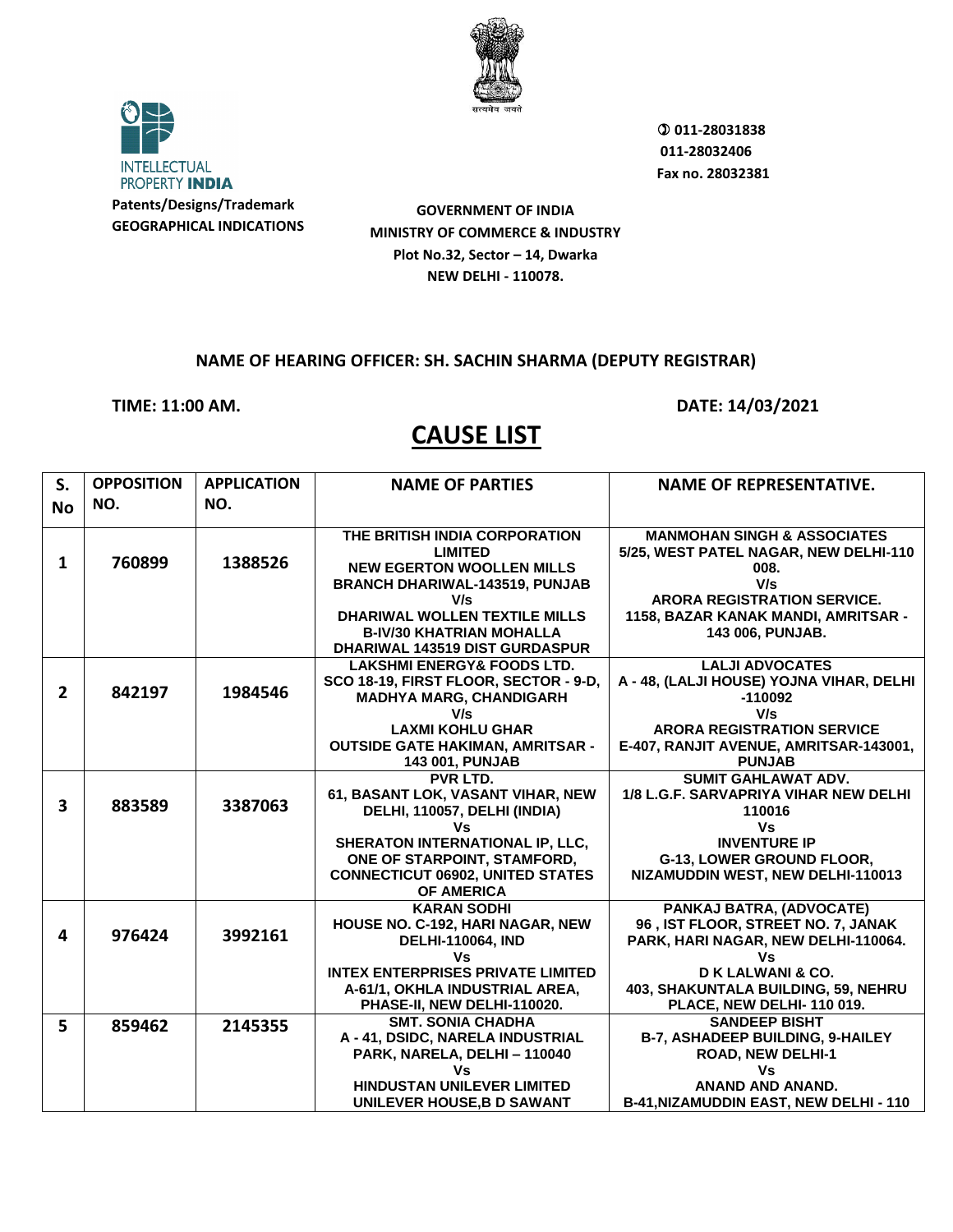|   |         |         | <b>MARG.CHAKALA.ANDHERI</b>          | 013.                                     |
|---|---------|---------|--------------------------------------|------------------------------------------|
|   |         |         | EAST, MUMBAI 400099, MAHARASHTRA     |                                          |
|   |         |         |                                      |                                          |
|   |         |         |                                      |                                          |
|   |         |         | <b>IRON MAIDEN HOLDINGS LIMITED</b>  | <b>ANAND AND ANAND.</b>                  |
|   |         |         | <b>BRIDLE HOUSE, 36 BRIDLE LANE,</b> | B-41, NIZAMUDDIN EAST, NEW DELHI - 110   |
| 6 | 1089528 | 4592235 | LONDON, W1F 9BZ, UNITED KINGDOM      | 013.                                     |
|   |         |         | ٧s                                   | Vs                                       |
|   |         |         | SQUARE MANGO INNOVATIONS PVT.        | <b>ANKIT SETHI</b>                       |
|   |         |         | LTD.                                 | <b>104. MONALISA APARTMENT, KASTURBA</b> |
|   |         |         | FLAT NO.27/192, GROUND FLOOR,        | ROAD, NEAR BHARAT BANK, NEW ERA          |
|   |         |         | KULDEEP HOUSING SOCIETY,             | <b>MALAD STATION ROAD, MALAD WEST,</b>   |
|   |         |         | DATTAPADA RD., RAJENDRA NAGAR,       | <b>MUMBAI-400064</b>                     |
|   |         |         | BORIVALI (E), MUMBAI - 400066,       |                                          |
|   |         |         | <b>MAHARASHTRA, INDIA</b>            |                                          |
|   |         |         | <b>M/S SUPREME AGROFOODS PRIVATE</b> | D. KUMAR DHINGRA, (ADVOCATE)             |
|   |         |         | <b>LIMITED</b>                       | 39, G.T.ROAD, MILLER GANJ, LUDHIANA -    |
| 7 | 978344  | 3979636 | C-188, PHASE-VI, FOCAL POINT,        | 141 003.                                 |
|   |         |         | LUDHIANA-141010, PUNJAB, INDIA       | Vs                                       |
|   |         |         | Vs.                                  | <b>J.T.TRIVEDI &amp; ASSOCIATES.</b>     |
|   |         |         | THE AHMEDABAD DISTRICT CO-OP         | A-52, CAPITAL COMMERCIAL CENTRE,         |
|   |         |         | <b>MILK PRODUCER'S UNION LTD</b>     | ASHRAM ROAD, AHMEDABAD-380 009.          |
|   |         |         |                                      |                                          |
|   |         |         | <b>NEAR SUKHRAM NAGAR, GOMTIPUR,</b> |                                          |
|   |         |         | <b>AHMEDABAD - GUJARAT</b>           |                                          |
|   |         |         | <b>V P- AGGARWAL</b>                 | <b>DR S K MARWAH</b>                     |
| 8 | 787864  | 2051956 | VILLAGE BHUD BADDI, DISTT. SOLAN,    | 3290 SECTOR 24 D CHANDIGARH 160023       |
|   |         |         | H.P                                  | Vs                                       |
|   |         |         | Vs                                   | V. RAVI. ADVOCATE.                       |
|   |         |         | <b>MICRO LABS LTD</b>                | AP.1396, 31ST STREET, VI SECTOR, K.K.    |
|   |         |         | NO. 27, RACE COURSE ROAD,            | NAGAR, CHENNAI - 600 078.                |
|   |         |         | <b>BANGALORE - 560 001</b>           |                                          |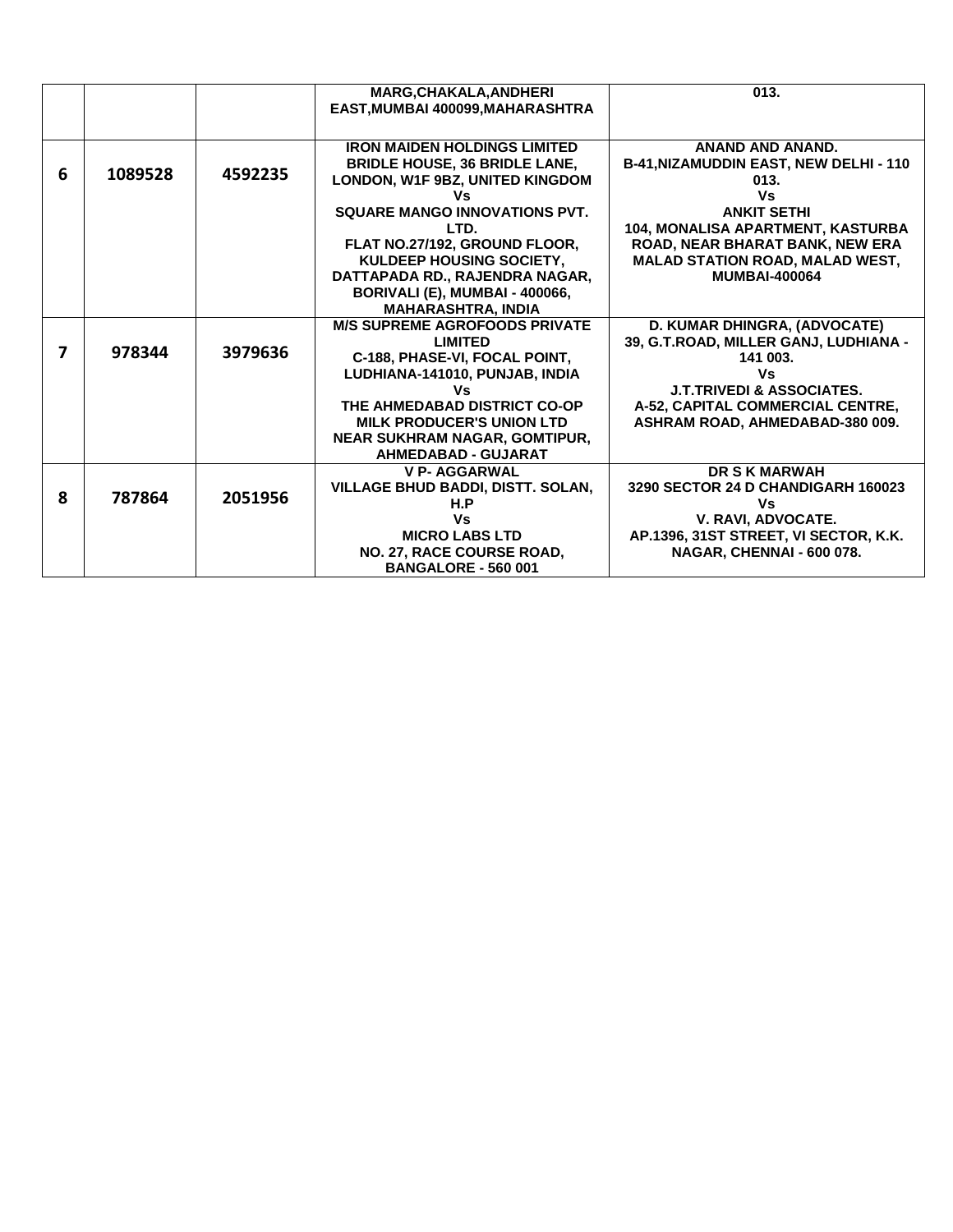

**INTELLECTUAL** PROPERTY INDIA **Patents/Designs/Trademark**

**GEOGRAPHICAL INDICATIONS**

**GOVERNMENT OF INDIA MINISTRY OF COMMERCE & INDUSTRY Plot No.32, Sector – 14, Dwarka NEW DELHI - 110078.**

## **NAME OF HEARING OFFICER: SH. SACHIN SHARMA (DEPUTY REGISTRAR)**

**TIME: 11:00 AM. DATE: 15.03.2022** 

| S.N                     | <b>OPPOSITIO</b> | <b>APPLICATION</b> | <b>NAME OF PARTIES</b>                  | <b>NAME OF REPRESENTATIVE.</b>                   |
|-------------------------|------------------|--------------------|-----------------------------------------|--------------------------------------------------|
| $\Omega$                | N NO.            | NO.                |                                         |                                                  |
|                         |                  |                    |                                         |                                                  |
|                         |                  |                    | <b>HERBICIDES (INDIA) LTD.</b>          | <b>GOLDFINN TECHNOLOGIES</b>                     |
|                         |                  |                    | <b>13 PRAKASH APARTMENTS 5 ANASARI</b>  | 78, N.S.C. BOSE ROAD, 1ST                        |
| $\mathbf{1}$            | 857068           | 2094911            | <b>ROAD DARYA GANJ NEW DELHI-02</b>     | FLOOR, KOLKATA 700 040, WEST                     |
|                         |                  |                    | V/s                                     | <b>BENGAL, INDIA.</b>                            |
|                         |                  |                    | <b>EXXON MOBIL CORPORATION</b>          | V/s                                              |
|                         |                  |                    | 5959 LAS COLINAS BOULEVARD, IRVING,     | <b>LALL LAHIRI &amp; SALHOTRA</b>                |
|                         |                  |                    | <b>TEXAS 75039</b>                      | PLOT.NO. B-28, SECTOR - 32,                      |
|                         |                  |                    |                                         | <b>INSTITUTIONAL AREA, GURGAON - 122</b>         |
|                         |                  |                    |                                         | 001, HARYANA.                                    |
|                         |                  |                    | <b>WORTH MEDICINES INDIA PRIVATE</b>    | <b>DR S K MARWAH</b>                             |
| $\overline{2}$          | 735129           | 1453935            | <b>LIMITED</b>                          | H NO 901, SECTOR 70 MOHALI 160071                |
|                         |                  |                    | <b>CARE C M DISTRIBUTORS, THE MALL</b>  | (PUNJAB) MOBILE: 9781360607                      |
|                         |                  |                    | KULLU (HP).<br>Vs                       | VS<br><b>INDIA LAW SERVICES, ADVOCATES &amp;</b> |
|                         |                  |                    | <b>LUPIN LIMITED</b>                    | <b>LEGAL CONSULTANTS</b>                         |
|                         |                  |                    | 159, C.S.T. ROAD, KALINA, SANTACRUZ,    | DUBASH HOUSE, 2ND FLOOR, 15 J. N.                |
|                         |                  |                    | EAST, MUMBAI 400098                     | <b>HERDIA MARG, BALLARD ESTATE,</b>              |
|                         |                  |                    |                                         | <b>MUMBAI - 400 001</b>                          |
|                         |                  |                    | <b>MR. ATUL JAIN TRADING AS FIXWELL</b> | <b>LALJI ADVOCATES</b>                           |
|                         |                  |                    | <b>INDUSTRIES.</b>                      | A-48, YOJNA VIHAR, DELHI-110092                  |
| $\overline{\mathbf{3}}$ | 987980           | 4037340            | 49, 3RD FLOOR, ARIHANT NAGAR, JAIN      | ٧s                                               |
|                         |                  |                    | <b>COLONY, NEAR SHIVAJI METRO</b>       | <b>GUPTA ITPC AND ASSOCIATES</b>                 |
|                         |                  |                    | STATION, PUNJABI BAGH WEST, DELHI-      | B 309 & 310,3RD FLOOR, PACIFIC                   |
|                         |                  |                    | 110026.                                 | <b>BUSINESS PARK, 37/1, SITE-IV,</b>             |
|                         |                  |                    | Vs                                      | SAHIBABAD INDUSTRIAL AREA,                       |
|                         |                  |                    | <b>ARUN JAIN</b>                        | GHAZIABAD-201010                                 |
|                         |                  |                    | 167, 1st FLOOR, ARIHANT NAGAR, WEST     |                                                  |
|                         |                  |                    | PUNJABI BAGH, DELHI-110026              |                                                  |
|                         |                  |                    | <b>MR. ATUL JAIN TRADING AS FIXWELL</b> | <b>LALJI ADVOCATES</b>                           |
| 4                       | 987981           | 4037341            | <b>INDUSTRIES.</b>                      | A-48, YOJNA VIHAR, DELHI-110092                  |
|                         |                  |                    | 49, 3RD FLOOR, ARIHANT NAGAR, JAIN      | Vs                                               |
|                         |                  |                    | <b>COLONY, NEAR SHIVAJI METRO</b>       | <b>GUPTA ITPC AND ASSOCIATES</b>                 |
|                         |                  |                    | STATION, PUNJABI BAGH WEST, DELHI-      | B 309 & 310,3RD FLOOR, PACIFIC                   |
|                         |                  |                    | 110026.                                 | BUSINESS PARK, 37/1, SITE-IV,                    |
|                         |                  |                    | <b>Vs</b>                               | SAHIBABAD INDUSTRIAL AREA,                       |
|                         |                  |                    | <b>ARUN JAIN</b>                        | GHAZIABAD-201010                                 |
|                         |                  |                    | 167, 1st FLOOR, ARIHANT NAGAR, WEST     |                                                  |

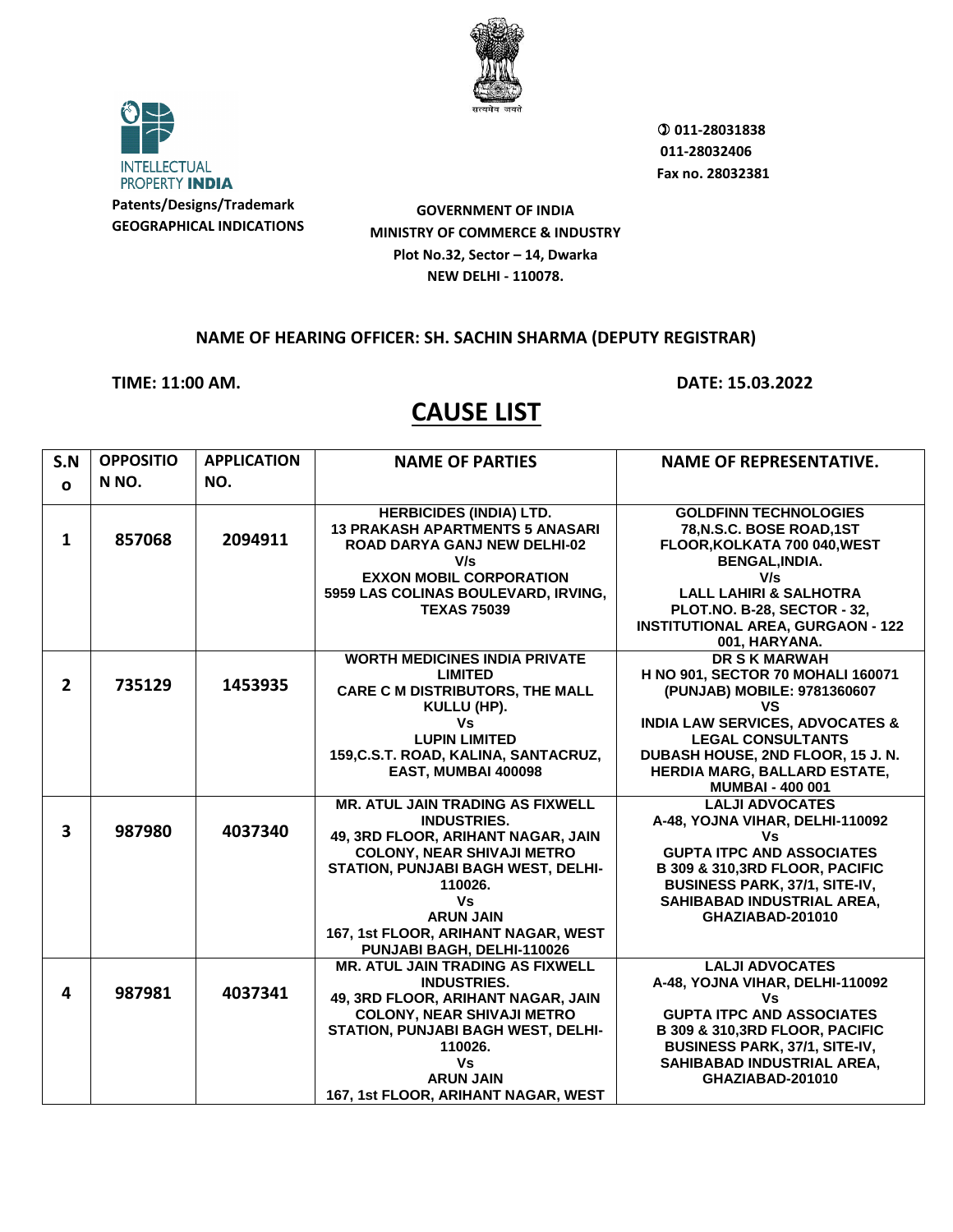|                         |        |         | PUNJABI BAGH, DELHI-110026                |                                                      |
|-------------------------|--------|---------|-------------------------------------------|------------------------------------------------------|
|                         |        |         |                                           |                                                      |
|                         |        |         |                                           |                                                      |
|                         |        |         | <b>MR. ATUL JAIN TRADING AS FIXWELL</b>   | <b>LALJI ADVOCATES</b>                               |
|                         |        |         | <b>INDUSTRIES.</b>                        | A-48, YOJNA VIHAR, DELHI-110092                      |
| 5                       | 987982 | 4037342 | 49, 3RD FLOOR, ARIHANT NAGAR, JAIN        | ٧s                                                   |
|                         |        |         | <b>COLONY, NEAR SHIVAJI METRO</b>         | <b>GUPTA ITPC AND ASSOCIATES</b>                     |
|                         |        |         | <b>STATION, PUNJABI BAGH WEST, DELHI-</b> | B 309 & 310,3RD FLOOR, PACIFIC                       |
|                         |        |         | 110026.                                   | BUSINESS PARK, 37/1, SITE-IV,                        |
|                         |        |         | Vs                                        | SAHIBABAD INDUSTRIAL AREA.                           |
|                         |        |         | <b>ARUN JAIN</b>                          | GHAZIABAD-201010                                     |
|                         |        |         | 167, 1st FLOOR, ARIHANT NAGAR, WEST       |                                                      |
|                         |        |         | PUNJABI BAGH, DELHI-110026                |                                                      |
|                         |        |         | <b>INTERNATIONAL BUSINESS MACHINES</b>    | ANAND AND ANAND.                                     |
|                         |        |         | <b>CORPORATION</b>                        | <b>B-41, NIZAMUDDIN EAST, NEW DELHI - 110</b>        |
| 6                       | 235441 | 1236500 | NEW ORCHARD ROAD, ARMONK, NEW             | 013.                                                 |
|                         |        |         | YORK 10504, U.S.A.                        | <b>Vs</b>                                            |
|                         |        |         | Vs                                        | <b>DELHI REGISTRATION SERVICES</b>                   |
|                         |        |         | <b>TIVOLI GARDENS</b>                     | 52, SUKHDEV VIHAR, MATHURA ROAD,                     |
|                         |        |         | <b>VILL. RAJPURA TURN, MAIN</b>           | <b>NEW DELHI-110 025.</b>                            |
|                         |        |         | <b>CHATTARPUR TEMPLE ROAD, NEW</b>        |                                                      |
|                         |        |         | DELHI-110030.                             |                                                      |
|                         |        |         | <b>LAKSHMI ENERGY&amp; FOODS LTD.</b>     | <b>LALJI ADVOCATES</b>                               |
| $\overline{\mathbf{z}}$ | 842398 | 1984541 | SCO 18-19, FIRST FLOOR, SECTOR - 9-D,     | A - 48, (LALJI HOUSE) YOJNA VIHAR,                   |
|                         |        |         | <b>MADHYA MARG, CHANDIGARH</b>            | DELHI-110092.                                        |
|                         |        |         | Vs                                        | Vs                                                   |
|                         |        |         | <b>LAXMI KOHLU GHAR</b>                   | <b>ARORA REGISTRATION SERVICE</b>                    |
|                         |        |         | <b>OUTSIDE GATE HAKIMAN, AMRITSAR -</b>   | E-407, RANJIT AVENUE, AMRITSAR-                      |
|                         |        |         | <b>143 001, PUNJAB</b>                    | <b>143001, PUNJAB</b>                                |
|                         |        |         | <b>M/S. USHA INTERNATIONAL LTD.</b>       | <b>K &amp; S PARTNERS</b>                            |
| 8                       | 831490 | 1861094 | SURYA KIRAN BUILDING, 19, KASTURBA        | B K HOUSE, PLOT NO. 109, SECTOR-44,                  |
|                         |        |         | GANDHI MARG, NEW DELHI - 110 001,         | HUDA, GURGAON, HARYANA, INDIA                        |
|                         |        |         | <b>INDIA.</b>                             | Vs                                                   |
|                         |        |         | Vs                                        | THE ACME COMPANY                                     |
|                         |        |         | <b>SHRIRAM PISTONS &amp; RINGS LTD.</b>   | <b>B-41, NIZAMUDDIN EAST, NEW DELHI -</b><br>110013. |
|                         |        |         | 3RD FLOOR, HIMALAYA HOUSE 23,             |                                                      |
|                         |        |         | KASTURBA GANDHI MARG, NEW DELI-           |                                                      |
|                         |        |         | 110062                                    |                                                      |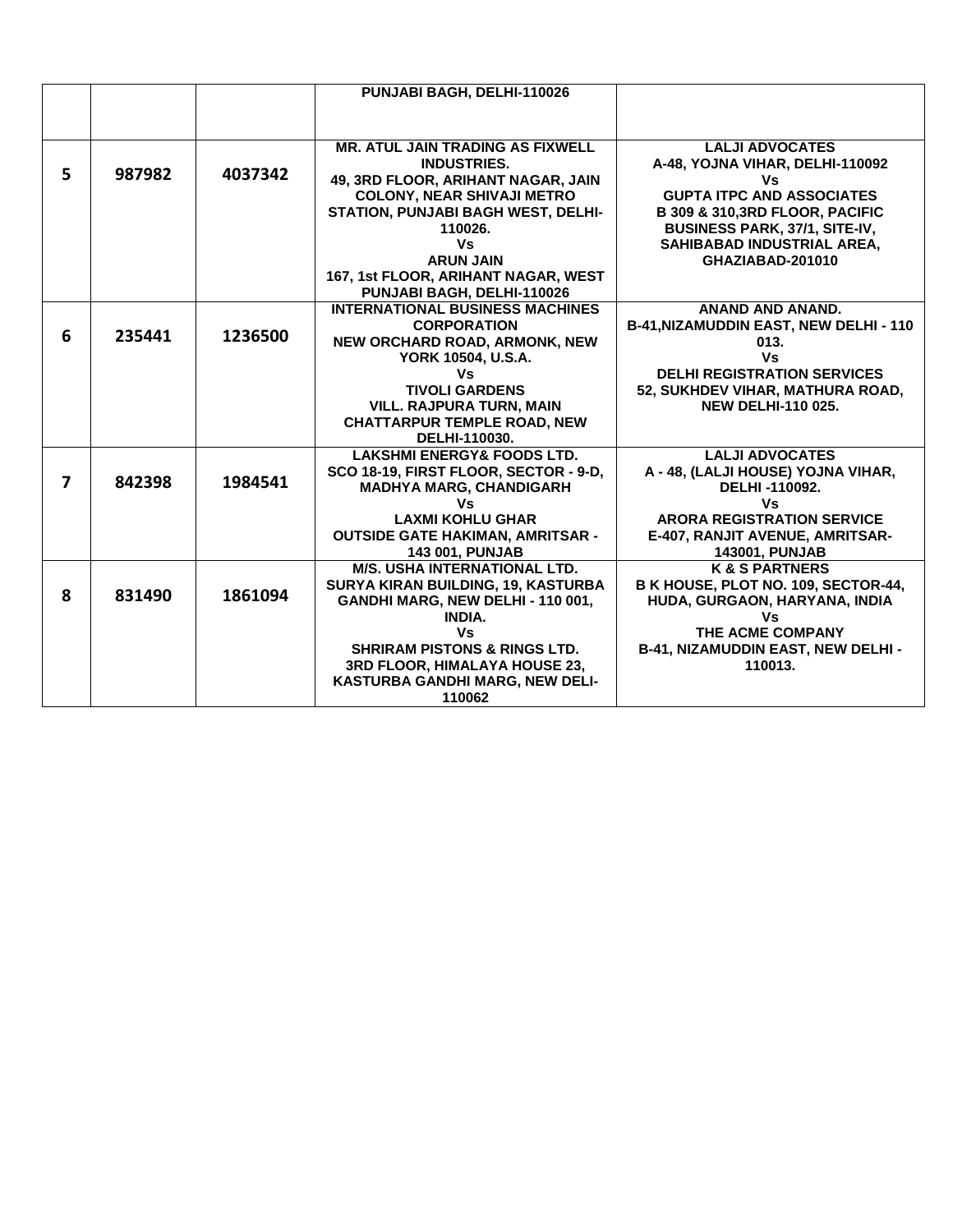

**INTELLECTUAL** PROPERTY INDIA **Patents/Designs/Trademark**

**GEOGRAPHICAL INDICATIONS**

 **011-28031838 011-28032406 Fax no. 28032381**

**GOVERNMENT OF INDIA MINISTRY OF COMMERCE & INDUSTRY Plot No.32, Sector – 14, Dwarka NEW DELHI - 110078.**

### **NAME OF HEARING OFFICER: SH. SACHIN SHARMA (DEPUTY REGISTRAR)**

**TIME: 11:00 AM. DATE: 21.03.2022**

| S.N                     | <b>OPPOSITION</b> | <b>APPLICATIO</b> | <b>NAME OF PARTIES</b>                                                 | <b>NAME OF REPRESENTATIVE.</b>                      |
|-------------------------|-------------------|-------------------|------------------------------------------------------------------------|-----------------------------------------------------|
| $\mathbf{o}$            | NO.               | N NO.             |                                                                        |                                                     |
|                         |                   |                   |                                                                        |                                                     |
|                         |                   |                   | SHIV BIRI MANUFACTURING CO. (P)                                        | <b>ASHOK SONI, ADVOCATE.</b>                        |
|                         |                   |                   | LTD.                                                                   | A-118, SHASTRI NAGAR, JODHPUR -                     |
| $\mathbf{1}$            | 214283            | 1064946           | B - 9/ 120, BHAJAN PURA, DELHI - 110                                   | 342 003.                                            |
|                         |                   |                   | 053.                                                                   | Vs                                                  |
|                         |                   |                   | Vs                                                                     | W.S. KANE & CO.                                     |
|                         |                   |                   | SHIVKUMAR SHANKARRAO THAKUR                                            | SERVANTS OF INDIA SOCIETY'S BLDG,                   |
|                         |                   |                   | C-2, ABHIMANSHREE CO-OP HSG. SOC.                                      | OPP HURKINSONDAS HOSPITAL,                          |
|                         |                   |                   | LTD., PASHAN RD., AUNDH, PUNE-411<br>008                               | SARDAR VALLABHBHAI PATEL ROAD,<br><b>MUMBAI</b>     |
|                         |                   |                   |                                                                        |                                                     |
|                         |                   |                   | <b>SHRI PREM RANI</b>                                                  | DELHI TRADE MARK COMPANY.                           |
|                         |                   |                   | <b>MIE BEHIND MANDIR BAHADURGARH-</b>                                  | F-171, GHAFFAR MARKET, KAROL                        |
| $\overline{2}$          | 199639            | 688983            | 1064507                                                                | <b>BAGH, NEW DELHI - 110 005.</b>                   |
|                         |                   |                   | Vs                                                                     | Vs                                                  |
|                         |                   |                   | <b>CELLO PLASTIC INDUSTRIAL WORKS,</b>                                 | <b>GAUTAM &amp; CO. (TRADE MARKS</b>                |
|                         |                   |                   | 5, VAKIL INDUSTRIAL ESTATE,                                            | <b>ATTORNEYS)</b>                                   |
|                         |                   |                   | <b>WALBHAT ROAD, GOREGAON (EAST),</b>                                  | <b>GAUTAM &amp; CO.(TRADEMARKS</b>                  |
|                         |                   |                   | <b>MUMBAI-400 063.</b>                                                 | <b>ATTORNEYS) 6TH FLOOR, CELLO</b>                  |
|                         |                   |                   |                                                                        | <b>HOUSE, CORPORATE AVENUE, 'B'</b>                 |
|                         |                   |                   |                                                                        | WING, SONAWALA LANE, GOREGAON                       |
|                         |                   |                   |                                                                        | (E), MUMBAI - 400063                                |
|                         |                   |                   | <b>EVAX HEALTHCARE PVT LTD</b><br><b>26 ASHOK VIHAR COLONY KHURRAM</b> | <b>LALJI ADVOCATES</b>                              |
| $\overline{\mathbf{3}}$ | 959488            | 2704698           | <b>NAGAR LUCKNOW 226022 UP</b>                                         | A - 48, (LALJI HOUSE) YOJNA VIHAR,<br>DELHI-110092. |
|                         |                   |                   | Vs.                                                                    | Vs                                                  |
|                         |                   |                   | <b>BHANU PRATAP</b>                                                    | <b>MACE CORPORATE ASSOCIATES</b>                    |
|                         |                   |                   | <b>NEAR OLD CRPF OFFICE, NEW GRAIN</b>                                 | 208A/6A, IST FLOOR SAVITRI NAGAR                    |
|                         |                   |                   | MARKET ROAD, BARNALA, PUNJAB-                                          | <b>MALVIYA NAGAR NEW DELHI-17</b>                   |
|                         |                   |                   | 148101                                                                 |                                                     |
| 4                       | 955387            | 3823924           | <b>JAGJOT BHALLA</b>                                                   | <b>KANIKA JAIN</b>                                  |
|                         |                   |                   | 69/15, BLOCK NO. 7, GOVIND NAGAR,                                      | <b>LEGALRAASTA TECHNOLOGIES PVT.</b>                |
|                         |                   |                   | <b>KANPUR UTTAR PRADESH</b>                                            | LTD, B-300 SARASWATI VIHAR                          |
|                         |                   |                   | <b>VS</b>                                                              | PITAMPURA DELHI-110034                              |
|                         |                   |                   | <b>EUNSUNG ELECTRIC CO. LTD</b>                                        | <b>VS</b>                                           |
|                         |                   |                   | 104 - 5, SINPYEONG - RI, SINBUK -                                      | A. K. ASSOCIATES                                    |
|                         |                   |                   | <b>MYEON, POCHEON - SI, GYEONGGI - DO,</b>                             | 502, SETHI BHAWAN, RAJINDER                         |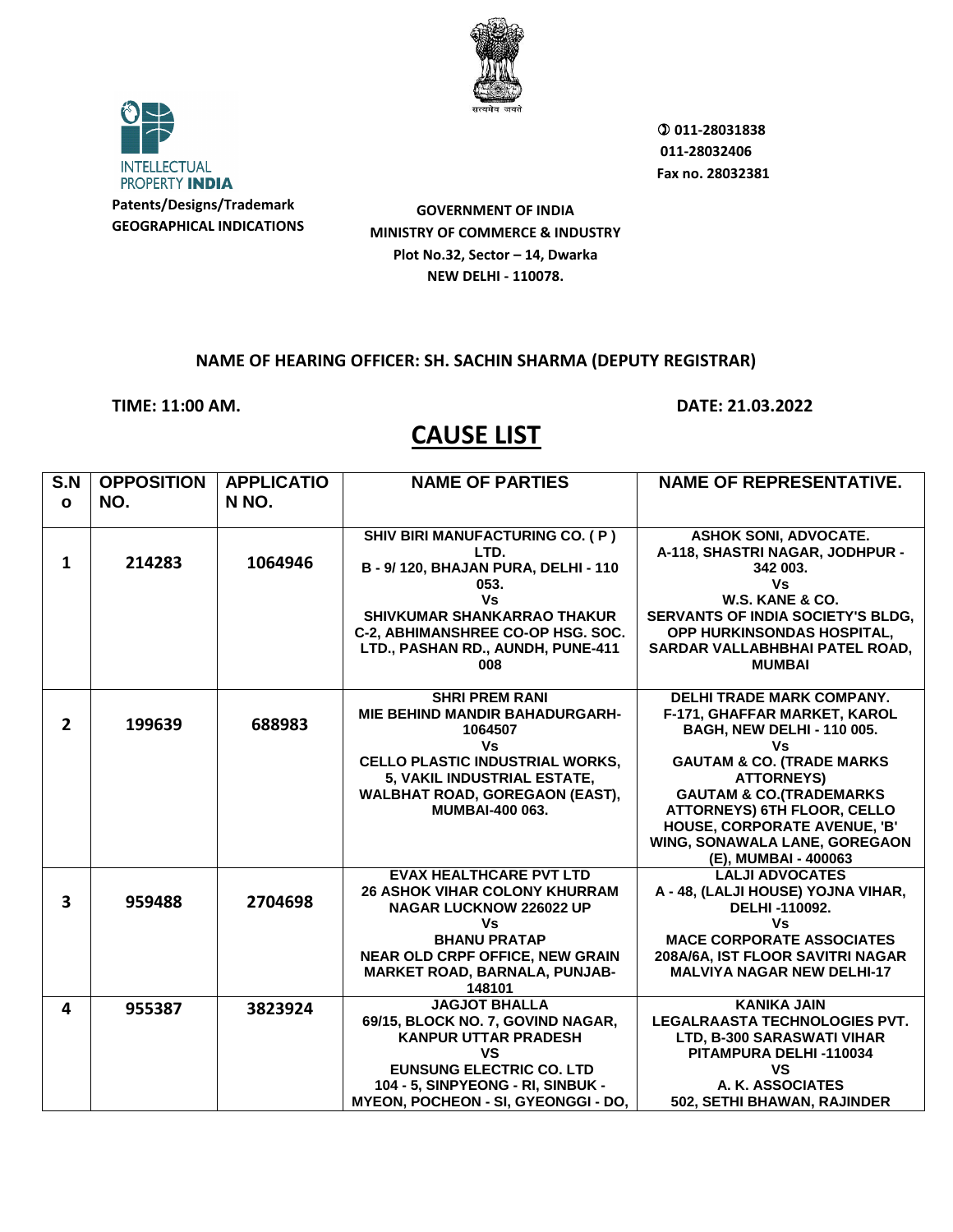|   |        |         | 487 - 914, KOREA                                             | PALACE, NEW DELHI-110008                 |
|---|--------|---------|--------------------------------------------------------------|------------------------------------------|
|   |        |         |                                                              |                                          |
|   |        |         |                                                              |                                          |
|   |        |         |                                                              |                                          |
|   |        |         | <b>MABRIL HEALTHCARE PVT. LTD.</b>                           | <b>BALAJI IP PRACTICE</b>                |
| 5 | 974211 | 3914237 | 49, MAHAMANA PURI COLONY,                                    | <b>B-83, 3RD FLOOR, DENA BANK</b>        |
|   |        |         | KARAUNDI, BHU, VARANASI-221005,                              | <b>BUILDING, I.P EXTANTION NEAR</b>      |
|   |        |         | <b>UTTAR PRADESH, INDIA</b>                                  | MAYUR PUBLIC SCHOOL, DELHI-110092        |
|   |        |         | Vs                                                           | Vs                                       |
|   |        |         | <b>MICROLABS LIMITED</b>                                     | <b>V RAVI</b>                            |
|   |        |         | <b>NO.27, KCN TOWERS, RACE COURSE</b>                        | AP1396,31ST STREET 6TH SECTOR K K        |
|   |        |         | ROAD, BANGALORE-560001                                       | <b>NAGAR CHENNAI 600 078</b>             |
|   |        |         | <b>M/S PRS LIFE SCIENCES PVT. LTD.</b>                       | <b>RAMESH K. GAUTAM &amp; ASSOCIATES</b> |
|   |        |         | WARD NO. - 4, HANDIA, ALLAHABAD -                            | 451, OPP. BSNL TOWER, AMBEDKAR           |
| 6 | 998371 | 3018602 | 211011, U.P., (INDIA)                                        | ROAD, ARTHALA, MOHAN NAGAR,              |
|   |        |         | Vs                                                           | <b>GHAZIABAD</b>                         |
|   |        |         | <b>C.S. SINGHAI</b>                                          | Vs                                       |
|   |        |         | 906/1069, BOMBAY HOSPITAL &                                  | <b>S.SINGH &amp; ASSOCIATES</b>          |
|   |        |         | RESEARCH CENTER, GOLEBAZAR,                                  | <b>213. 3RD FLOOR PARMANAND</b>          |
|   |        |         | JABALPUR, M.P. INDIA                                         | <b>COLONY, DR. MUKHERJEE NAGAR</b>       |
|   |        |         |                                                              | DELHI-9                                  |
|   |        |         | <b>RAVI JAIN</b>                                             | S. K. MARWAH.                            |
|   |        |         | <b>H NO 45 SECTOR 69 MOHALI PB</b>                           | 3290, SECTOR 24 D, CHANDIGARH            |
| 7 | 773917 | 1852022 | Vs                                                           | 160023                                   |
|   |        |         | <b>GLENMARK PHARMACEUTICALS LTD.</b>                         | Vs                                       |
|   |        |         | <b>B/2, MAHALAXMI CHAMBERS,22</b>                            | <b>GLENMARK PHARMACEUTICALS LTD.</b>     |
|   |        |         | <b>BHULABHAI DESAI ROAD, POST BOX</b>                        | <b>B/2, MAHALAXMI CHAMBERS,22</b>        |
|   |        |         | NO.26511, MUMBAI-400099.                                     | <b>BHULABHAI DESAI ROAD, POST BOX</b>    |
|   |        |         |                                                              | NO.26511, MUMBAI-400099.                 |
|   |        |         | <b>V.K. SHAHI</b>                                            | <b>SUNRISE ASSOCIATES</b>                |
|   |        |         | <b>PLOT NO.34 SECTOR-8A IIE SIDCUL</b>                       | <b>C-80, VILLAGE GOKAL PUR, NEAR</b>     |
| 8 | 769293 | 1864518 | <b>HARIDWAR UTTARAKHAND PIN-249403</b>                       | SARVODAYA BAL VIDHYALAYA, LONI           |
|   |        |         | Vs                                                           |                                          |
|   |        |         | <b>CACHET PHARMACEUTICALS PVT. LTD.</b>                      | ROAD, SHAHDARA, DELHI-94<br>٧s           |
|   |        |         |                                                              | <b>VISHESH &amp; ASSOCIATES.</b>         |
|   |        |         | 415, SHAH & NAHAR BUILDING, WORLI,<br><b>MUMBAI - 400018</b> |                                          |
|   |        |         |                                                              | 2, 3 RD FLOOR, YESHWANT                  |
|   |        |         |                                                              | CHAMBERS, 18 - B, BHARUCHA MARG,         |
|   |        |         |                                                              | KALAGHODA, FORT, MUMBAI - 400 023.       |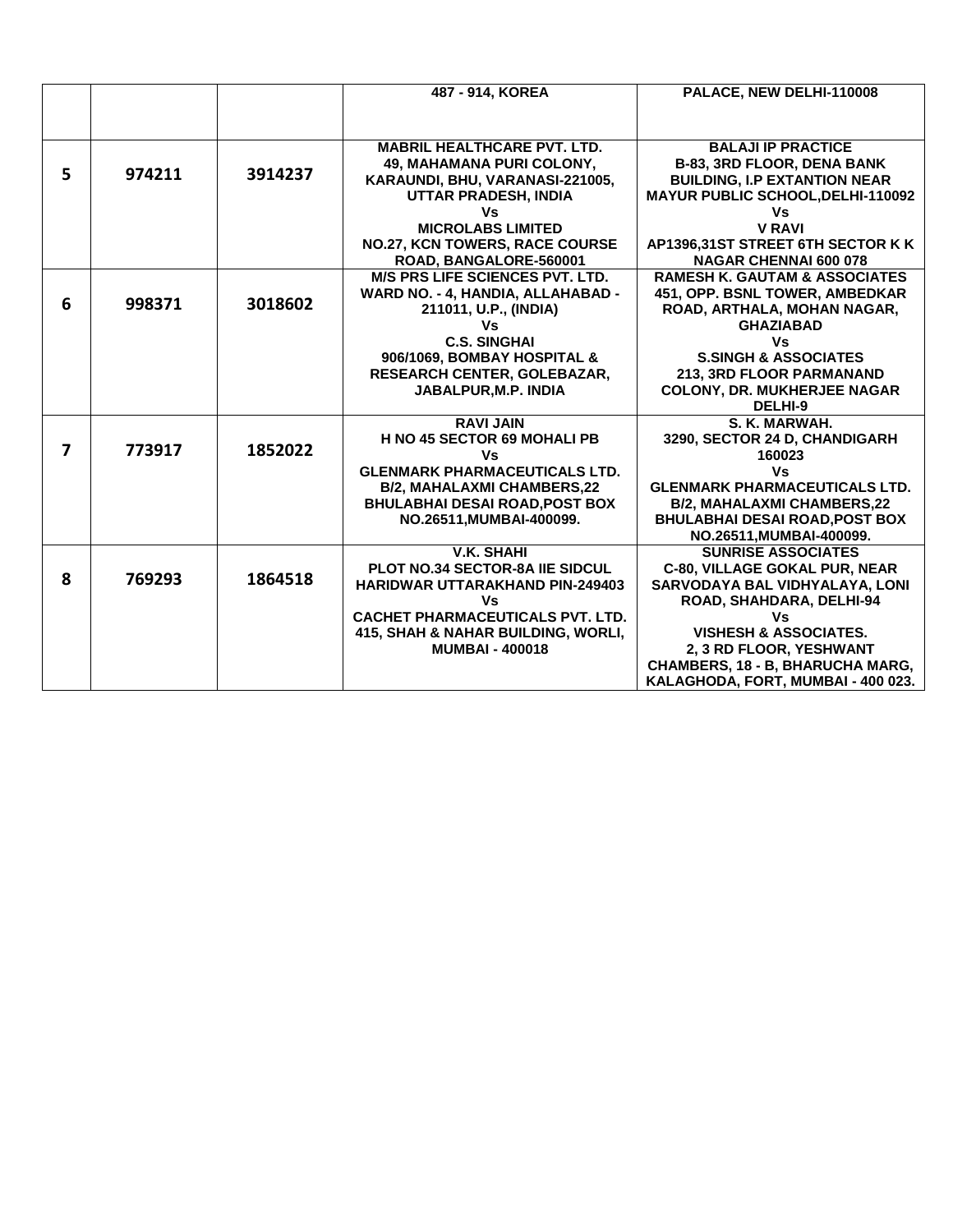

**INTELLECTUAL** PROPERTY INDIA **Patents/Designs/Trademark**

**GEOGRAPHICAL INDICATIONS**

**GOVERNMENT OF INDIA MINISTRY OF COMMERCE & INDUSTRY Plot No.32, Sector – 14, Dwarka NEW DELHI - 110078.**

## **NAME OF HEARING OFFICER: SH. SACHIN SHARMA (DEPUTY REGISTRAR)**

**TIME: 11:00 AM. DATE: 22.03.2022**

|                                                                                  | <b>NAME OF REPRESENTATIVE.</b>                             |
|----------------------------------------------------------------------------------|------------------------------------------------------------|
| NO.<br>NO.                                                                       |                                                            |
|                                                                                  |                                                            |
| <b>VIKAS</b>                                                                     | <b>KUMAR TRADE MARK CO.</b>                                |
| <b>NEAR SATHGURU PUBLIC SCHOOL,</b><br>921297<br>3173711<br>$\mathbf{1}$         | 14/5, DHARAMPURA, NEAR JOURA                               |
| MAIN KATHUNNGAL ROAD, MAJITHA-                                                   | PHATAK, AMRITSAR--143004 (PB)                              |
| DISTRICT AMRITSAR, PUNJAB, INDIA.                                                | Vs                                                         |
| ٧s<br><b>AKUMS DRUGS &amp;</b>                                                   | <b>AKUMS DRUGS &amp; PHARMACEUTICALS</b><br><b>LIMITED</b> |
| <b>PHARMACEUTICALS LIMITED</b>                                                   | 304 LSC, MOHAN PLACE OPPOSITE                              |
| 304 LSC, MOHAN PLACE OPPOSITE                                                    | POST OFFICE BLOCK C SARASWATI                              |
| <b>POST OFFICE BLOCK C SARASWATI</b>                                             | VIHAR DELHI110034                                          |
| VIHAR DELHI110034                                                                |                                                            |
| <b>ANIL AGARWAL</b>                                                              | <b>SAI ASSOCIATES</b>                                      |
| L-265, IIND FLOOR, SHASTRI NAGAR,                                                | <b>B-5A GALI NO 38 BLOCK B PART II</b>                     |
| $\overline{2}$<br>920520<br>3654520<br>DELHI-52                                  | <b>KAUSIK ENCLAVE BURARI DELHI 84</b>                      |
| Vs                                                                               | ٧s                                                         |
| <b>SURESH HOSIERY PVT. LTD.(A</b>                                                | <b>LALJI ADVOCATES</b>                                     |
| <b>COMPANY DULY REGD. UNDER THE</b>                                              | A-48, YOJNA VIHAR, DELHI-110092                            |
| <b>COMPANIES ACT, 1956)</b>                                                      |                                                            |
| 4/51, STREET NO.-4, ANAND PARBAT                                                 |                                                            |
| <b>INDUSTRIAL AREA, NEW ROHTAK</b>                                               |                                                            |
| ROAD, NEW DELHI-110005.<br><b>MAHESH CHAND CHAURASIA S/O</b>                     | <b>NAVEEN AGARWAL ADV</b>                                  |
| <b>LATE PHOOL CHAND CHAURASIA</b>                                                | E-2203 RAJA JI PURAM LUCKNOW-                              |
| $\overline{\mathbf{3}}$<br>954487<br>3815566<br><b>24, BATASHEY WALI</b>         | 226017                                                     |
| GALI, AMINABAD, LUCKNOW-226018                                                   | Vs                                                         |
| Vs.                                                                              | R.K. DEWAN & CO.                                           |
| <b>DAMODAR JAGANNATH MALPANI</b>                                                 | PODAR CHAMBERS, S.A. BRELVI                                |
| MALPANI ESTATE, S.NO. 52/1/1 A,                                                  | ROAD, FORT, MUMBAI - 400 001.                              |
| AKOLE ROAD, KASARA DUMALA,                                                       |                                                            |
| <b>SANGAMNER - 422 605, DIST.-</b>                                               |                                                            |
| <b>AHMEDNAGAR</b>                                                                |                                                            |
| <b>CHASVINDER SINGH</b>                                                          | <b>S.SINGH &amp; ASSOCIATES</b>                            |
| A-41, NANDA ROAD, ADARSH NAGAR,<br>3002289<br>4<br>899918<br><b>DELHI-110033</b> | 213, 3RD FLOOR PARMANAND                                   |
| Vs                                                                               | <b>COLONY, DR. MUKHERJEE NAGAR</b><br>DELHI-9              |
| <b>SWISS AUTO PVT LTD</b>                                                        | Vs                                                         |
| <b>B-2, SMA INDUSTRIAL AREA, G T</b>                                             | <b>KALRA ASSOCIATES.</b>                                   |
| KARNAL ROAD, DELHI-110033                                                        | A-99, PANKHA ROAD, OPP. BUS TRML.                          |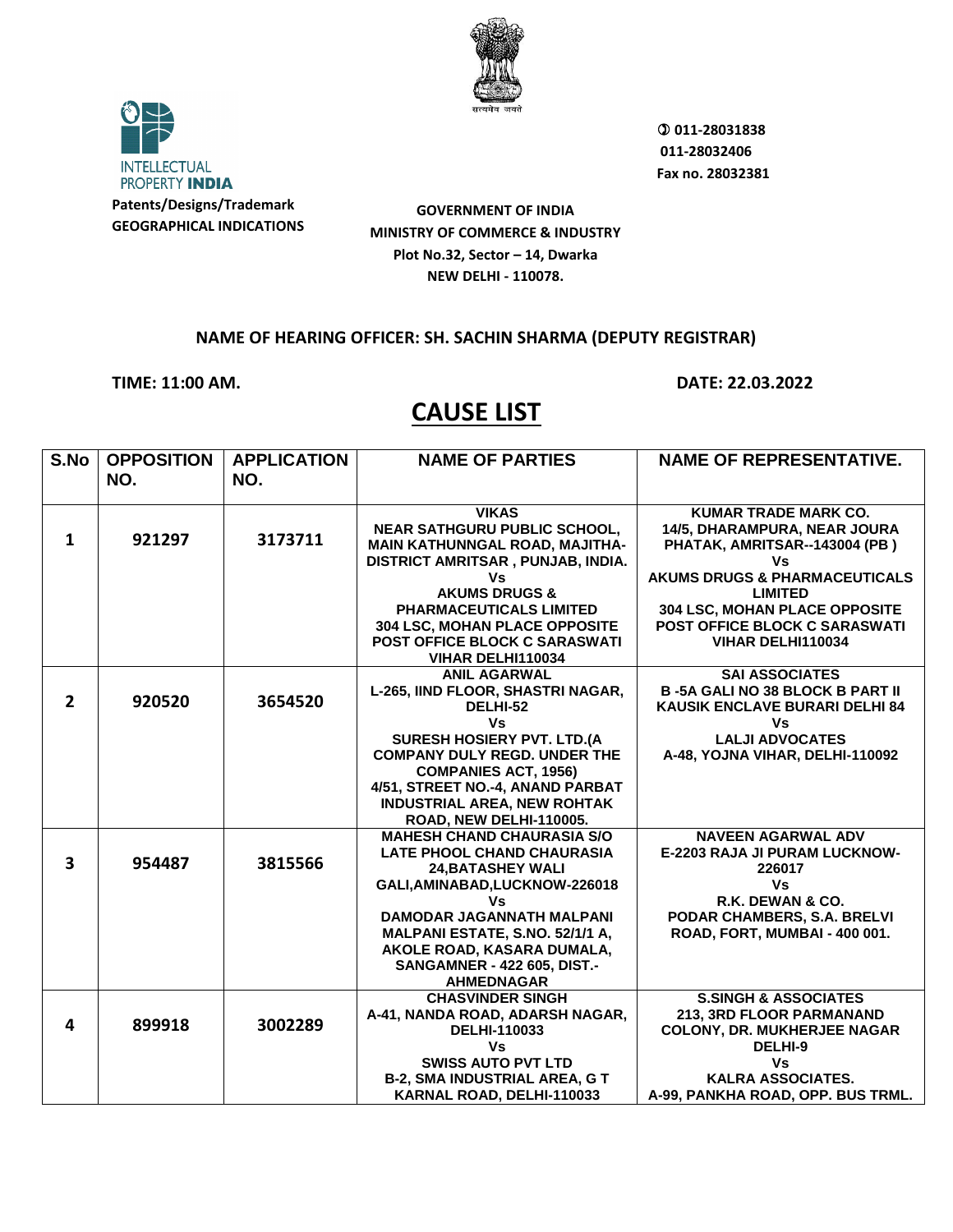|   |         |         |                                           | UTTAM NAGAR, NEW DELHI - 110 059.         |
|---|---------|---------|-------------------------------------------|-------------------------------------------|
|   |         |         |                                           |                                           |
|   |         |         |                                           |                                           |
|   |         |         | <b>SHAILENDRA KUMAR AGARWAL</b>           | <b>SHAILENDRA KUMAR AGARWAL</b>           |
|   |         |         | HOUSE NO.5, S-17, DLF PHASE-3,            | HOUSE NO.5, S-17, DLF PHASE-3,            |
| 5 | 4032751 | 998108  | NATHUPUR(67), DLF QE, GURGAON,            | NATHUPUR(67), DLF QE, GURGAON,            |
|   |         |         | <b>HARYANA, 122002</b>                    | <b>HARYANA, 122002</b>                    |
|   |         |         | Vs                                        | Vs                                        |
|   |         |         | <b>MAGNA INTERNATIONAL INC.</b>           | <b>ANJAN SEN &amp; ASSOCIATES</b>         |
|   |         |         | 337 Magna Drive, Aurora, Ontario, L4G     | 17 CHAKRABERIA ROAD (SOUTH),              |
|   |         |         | 7K1, CANAD                                | KOLKATA 700025, WEST BENGAL, INDIA        |
|   |         |         | <b>MR. ANKIT AGGARWAL</b>                 | <b>MANOJ KUMAR</b>                        |
|   |         |         | <b>NEAR CHANDI MANDIR COMPOUND</b>        | <b>SANTOSH &amp; CO. 1ST FLOOR UNION</b>  |
| 6 | 890303  | 2084345 | PILAKHUWA DISTT GHAZIABAD UP              | <b>BANK BUILDING KHUNI PUL BEGUM</b>      |
|   |         |         | Vs                                        | BRIDGE ROAD, MEERUT-250001, U.P.          |
|   |         |         | <b>ITC LIMITED</b>                        | <b>INDIA</b>                              |
|   |         |         | VIRGINIA HOUSE, 37, J. L. NEHRU           | Vs                                        |
|   |         |         | ROAD, KOLKATA 700 071                     | S. MAJUMDAR & CO.                         |
|   |         |         |                                           | 5, HARISH MUKHERJEE ROAD,                 |
|   |         |         |                                           | <b>KOLKATA - 700 025. INDIA.</b>          |
|   |         |         | TRDP HAPPY WORLD PVT. LTD.                | <b>MADAMSER &amp; CO.</b>                 |
| 7 | 968765  | 2809010 | 92, CHANDERLOK, PITAMPURA,                | F-106, ASHOK VIHAR, PHASE- I, DELHI       |
|   |         |         | <b>DELHI 110034</b>                       | $-110052.$                                |
|   |         |         | Vs                                        | Vs                                        |
|   |         |         | <b>FDC LIMITED</b>                        | <b>FDC LIMITED</b>                        |
|   |         |         | 142-48, S.V. ROAD, JOGESHWARI             | 142-48, S.V. ROAD, JOGESHWARI             |
|   |         |         | (WEST) MUMBAI-400102                      | (WEST) MUMBAI-400102                      |
|   |         |         | <b>MOTHER DAIRY FRUIT &amp; VEGETABLE</b> | <b>ANAND AND ANAND.</b>                   |
| 8 | 753085  | 1629949 | <b>PRIVATE LIMITED</b>                    | <b>B-41, NIZAMUDDIN EAST, NEW DELHI -</b> |
|   |         |         | PATPARGANJ, DELHI - 110 092.              | 110 013                                   |
|   |         |         | Vs                                        | ٧s                                        |
|   |         |         | <b>AGRO TECH FOODS LTD</b>                | <b>REMFRY &amp; SAGAR</b>                 |
|   |         |         | <b>M-26 FIRST FLOOR GREATER</b>           | <b>MILLENIUM PLAZA, SECTOR 27,</b>        |
|   |         |         | KAILASH MARKET PART-2 NEW DELHI           | <b>GURGAON-122002.</b>                    |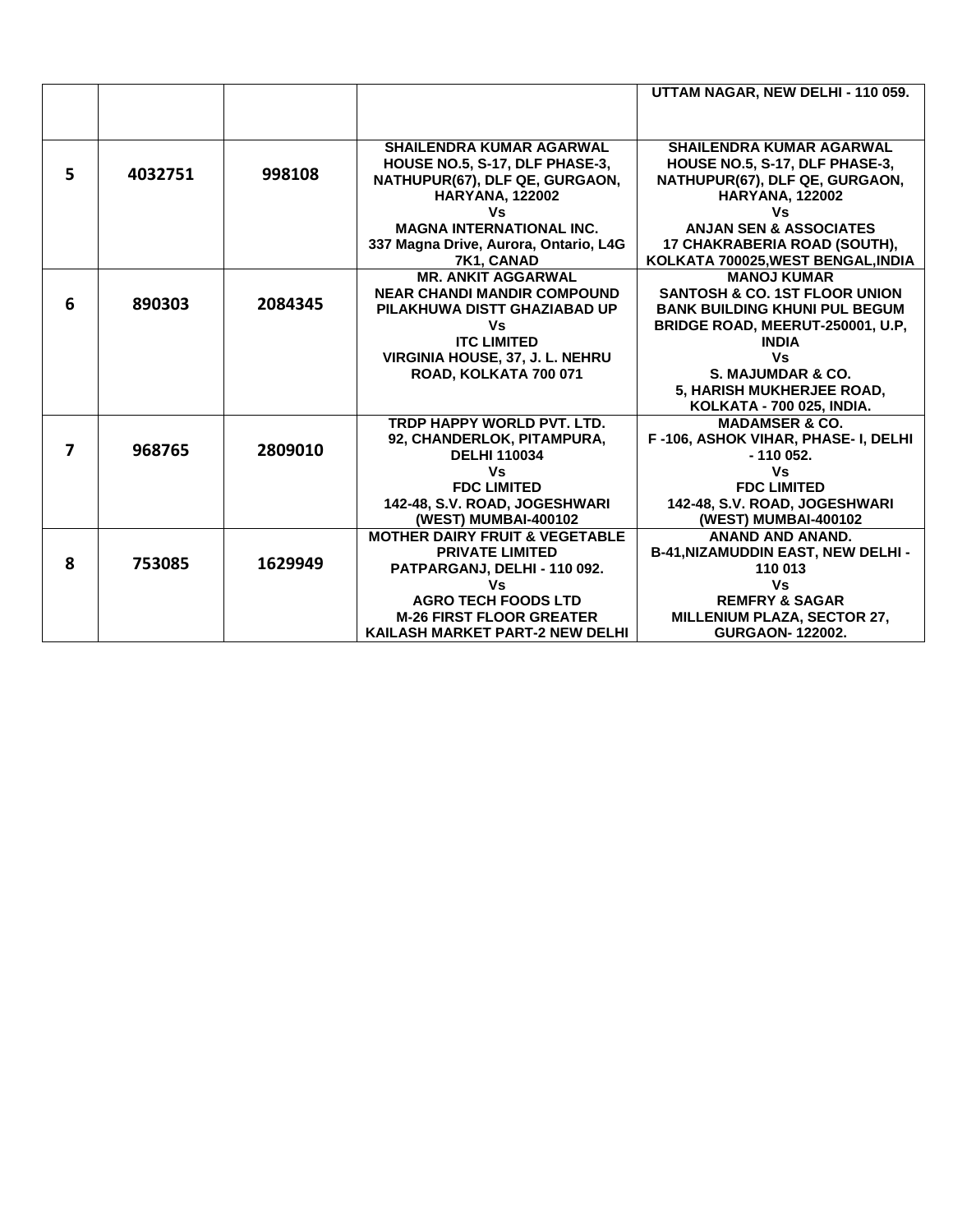



**GOVERNMENT OF INDIA MINISTRY OF COMMERCE & INDUSTRY Plot No.32, Sector – 14, Dwarka NEW DELHI - 110078.**

## **NAME OF HEARING OFFICER: SH. SACHIN SHARMA, DEPUTY REGISTRAR**

**TIME: 11:00 AM. DATE: 23/03/2022** 

| No.<br>NO.<br>NO.<br><b>AJIT SINGH</b><br><b>RAHUL RAJPUT.</b><br>119, INDUSTRIAL ESTATE, GOINDWAL<br>872343<br>2055017<br>$\mathbf{1}$<br>SAHIB - 143423, DISTT. TARN TARAN,<br>LUDHIANA - 141 004 PUNJAB.<br><b>PUNJAB</b><br>Vs<br>D K LALWANI & CO.<br>Vs<br><b>COMBITIC GLOBAL PRIVATE LIMITED</b><br>403, SHAKUNTALA BUILDING, 59,<br><b>M-15, INDUSTRIAL AREA, SONEPAT-</b><br>NEHRU PLACE, NEW DELHI-110 019.<br>131001, HARYANA.<br><b>S.SINGH &amp; ASSOCIATES</b><br><b>MANMEET SINGH KOHLI</b><br>77/148, LATOUCHE ROAD, NEAR FIRE<br>213, 3RD FLOOR PARMANAND<br>$\overline{2}$<br>925844<br>2021059<br><b>COLONY, DR. MUKHERJEE NAGAR</b><br><b>BRIGADE,</b><br>KANPUR - 208001, U.P<br>DELHI-9<br>Vs<br>Vs<br><b>PUNJAB AGRICULTURE INDUSTRIES</b><br><b>WORLDWIDE REGISTRATION</b><br><b>CORPORATION</b><br><b>BUREAU.</b><br>60/30, NEW ROHTAK ROAD, KAROL<br>6, INDUSTRIAL ESTATE, HOSHALPUR,<br><b>PUNJAB</b><br><b>BAGH, NEW DELHI-110 005.</b><br><b>LALJI ADVOCATES</b><br><b>SHELLZ OVERSEAS PVT. LTD.</b> | S. | <b>OPPOSITION</b> | <b>APPLICATION</b> | <b>NAME OF PARTIES</b>         | <b>NAME OF REPRESENTATIVE.</b>         |
|-----------------------------------------------------------------------------------------------------------------------------------------------------------------------------------------------------------------------------------------------------------------------------------------------------------------------------------------------------------------------------------------------------------------------------------------------------------------------------------------------------------------------------------------------------------------------------------------------------------------------------------------------------------------------------------------------------------------------------------------------------------------------------------------------------------------------------------------------------------------------------------------------------------------------------------------------------------------------------------------------------------------------------------|----|-------------------|--------------------|--------------------------------|----------------------------------------|
|                                                                                                                                                                                                                                                                                                                                                                                                                                                                                                                                                                                                                                                                                                                                                                                                                                                                                                                                                                                                                                   |    |                   |                    |                                |                                        |
|                                                                                                                                                                                                                                                                                                                                                                                                                                                                                                                                                                                                                                                                                                                                                                                                                                                                                                                                                                                                                                   |    |                   |                    |                                |                                        |
|                                                                                                                                                                                                                                                                                                                                                                                                                                                                                                                                                                                                                                                                                                                                                                                                                                                                                                                                                                                                                                   |    |                   |                    |                                |                                        |
|                                                                                                                                                                                                                                                                                                                                                                                                                                                                                                                                                                                                                                                                                                                                                                                                                                                                                                                                                                                                                                   |    |                   |                    |                                | B-336, BHAI RANDHIR SINGH NAGAR,       |
|                                                                                                                                                                                                                                                                                                                                                                                                                                                                                                                                                                                                                                                                                                                                                                                                                                                                                                                                                                                                                                   |    |                   |                    |                                |                                        |
|                                                                                                                                                                                                                                                                                                                                                                                                                                                                                                                                                                                                                                                                                                                                                                                                                                                                                                                                                                                                                                   |    |                   |                    |                                |                                        |
|                                                                                                                                                                                                                                                                                                                                                                                                                                                                                                                                                                                                                                                                                                                                                                                                                                                                                                                                                                                                                                   |    |                   |                    |                                |                                        |
|                                                                                                                                                                                                                                                                                                                                                                                                                                                                                                                                                                                                                                                                                                                                                                                                                                                                                                                                                                                                                                   |    |                   |                    |                                |                                        |
|                                                                                                                                                                                                                                                                                                                                                                                                                                                                                                                                                                                                                                                                                                                                                                                                                                                                                                                                                                                                                                   |    |                   |                    |                                |                                        |
|                                                                                                                                                                                                                                                                                                                                                                                                                                                                                                                                                                                                                                                                                                                                                                                                                                                                                                                                                                                                                                   |    |                   |                    |                                |                                        |
|                                                                                                                                                                                                                                                                                                                                                                                                                                                                                                                                                                                                                                                                                                                                                                                                                                                                                                                                                                                                                                   |    |                   |                    |                                |                                        |
|                                                                                                                                                                                                                                                                                                                                                                                                                                                                                                                                                                                                                                                                                                                                                                                                                                                                                                                                                                                                                                   |    |                   |                    |                                |                                        |
|                                                                                                                                                                                                                                                                                                                                                                                                                                                                                                                                                                                                                                                                                                                                                                                                                                                                                                                                                                                                                                   |    |                   |                    |                                |                                        |
|                                                                                                                                                                                                                                                                                                                                                                                                                                                                                                                                                                                                                                                                                                                                                                                                                                                                                                                                                                                                                                   |    |                   |                    |                                |                                        |
|                                                                                                                                                                                                                                                                                                                                                                                                                                                                                                                                                                                                                                                                                                                                                                                                                                                                                                                                                                                                                                   |    |                   |                    |                                |                                        |
|                                                                                                                                                                                                                                                                                                                                                                                                                                                                                                                                                                                                                                                                                                                                                                                                                                                                                                                                                                                                                                   |    |                   |                    |                                |                                        |
|                                                                                                                                                                                                                                                                                                                                                                                                                                                                                                                                                                                                                                                                                                                                                                                                                                                                                                                                                                                                                                   |    |                   |                    |                                |                                        |
|                                                                                                                                                                                                                                                                                                                                                                                                                                                                                                                                                                                                                                                                                                                                                                                                                                                                                                                                                                                                                                   |    |                   |                    |                                |                                        |
|                                                                                                                                                                                                                                                                                                                                                                                                                                                                                                                                                                                                                                                                                                                                                                                                                                                                                                                                                                                                                                   |    |                   |                    |                                |                                        |
|                                                                                                                                                                                                                                                                                                                                                                                                                                                                                                                                                                                                                                                                                                                                                                                                                                                                                                                                                                                                                                   |    |                   |                    |                                |                                        |
|                                                                                                                                                                                                                                                                                                                                                                                                                                                                                                                                                                                                                                                                                                                                                                                                                                                                                                                                                                                                                                   |    |                   |                    | D - 3/1, RANA PRATAP BAGH, NEW | A - 48, (LALJI HOUSE) YOJNA VIHAR,     |
| $\overline{\mathbf{3}}$<br>962729<br>2797994<br>DELHI-110007<br>DELHI-110092.                                                                                                                                                                                                                                                                                                                                                                                                                                                                                                                                                                                                                                                                                                                                                                                                                                                                                                                                                     |    |                   |                    |                                |                                        |
| <b>Vs</b><br>Vs                                                                                                                                                                                                                                                                                                                                                                                                                                                                                                                                                                                                                                                                                                                                                                                                                                                                                                                                                                                                                   |    |                   |                    |                                |                                        |
| KOCHHAR & CO.<br><b>RIGO TRADING S.A.</b>                                                                                                                                                                                                                                                                                                                                                                                                                                                                                                                                                                                                                                                                                                                                                                                                                                                                                                                                                                                         |    |                   |                    |                                |                                        |
| <b>6 ROUTE DE TREVES EBBC BUILDING</b>                                                                                                                                                                                                                                                                                                                                                                                                                                                                                                                                                                                                                                                                                                                                                                                                                                                                                                                                                                                            |    |                   |                    |                                | 11TH FLOOR, TOWER - A DLF TOWERS       |
| <b>E 2633 SENNINGERBERG</b>                                                                                                                                                                                                                                                                                                                                                                                                                                                                                                                                                                                                                                                                                                                                                                                                                                                                                                                                                                                                       |    |                   |                    |                                | <b>JASOLA, JASOLA DISTRICT CENTRE,</b> |
| <b>NEW DELHI-110025</b><br><b>LUXEMBOURG</b>                                                                                                                                                                                                                                                                                                                                                                                                                                                                                                                                                                                                                                                                                                                                                                                                                                                                                                                                                                                      |    |                   |                    |                                |                                        |
| <b>MD. NAZRUL ISLAM</b><br><b>MAHTTA &amp; CO.</b>                                                                                                                                                                                                                                                                                                                                                                                                                                                                                                                                                                                                                                                                                                                                                                                                                                                                                                                                                                                |    |                   |                    |                                |                                        |
| SHAHEED ROAD, JAMA MASJID<br>43 - B/3, MAHTTA HOUSE, UDHAM                                                                                                                                                                                                                                                                                                                                                                                                                                                                                                                                                                                                                                                                                                                                                                                                                                                                                                                                                                        |    |                   |                    |                                |                                        |
| 1001777<br>2974312<br>4<br>MARKET, BEHIND PILGRIM HOSPITAL,                                                                                                                                                                                                                                                                                                                                                                                                                                                                                                                                                                                                                                                                                                                                                                                                                                                                                                                                                                       |    |                   |                    |                                | SINGH NAGAR, LUDHIANA - 141 001,       |
| <b>GAYA (BIHAR)</b><br>(PUNJAB).                                                                                                                                                                                                                                                                                                                                                                                                                                                                                                                                                                                                                                                                                                                                                                                                                                                                                                                                                                                                  |    |                   |                    |                                |                                        |
| Vs<br>٧s                                                                                                                                                                                                                                                                                                                                                                                                                                                                                                                                                                                                                                                                                                                                                                                                                                                                                                                                                                                                                          |    |                   |                    |                                |                                        |
| <b>S. PARMJIT SINGH BAINS S/O S.</b><br><b>PURI TRADE MARK CO.</b>                                                                                                                                                                                                                                                                                                                                                                                                                                                                                                                                                                                                                                                                                                                                                                                                                                                                                                                                                                |    |                   |                    |                                |                                        |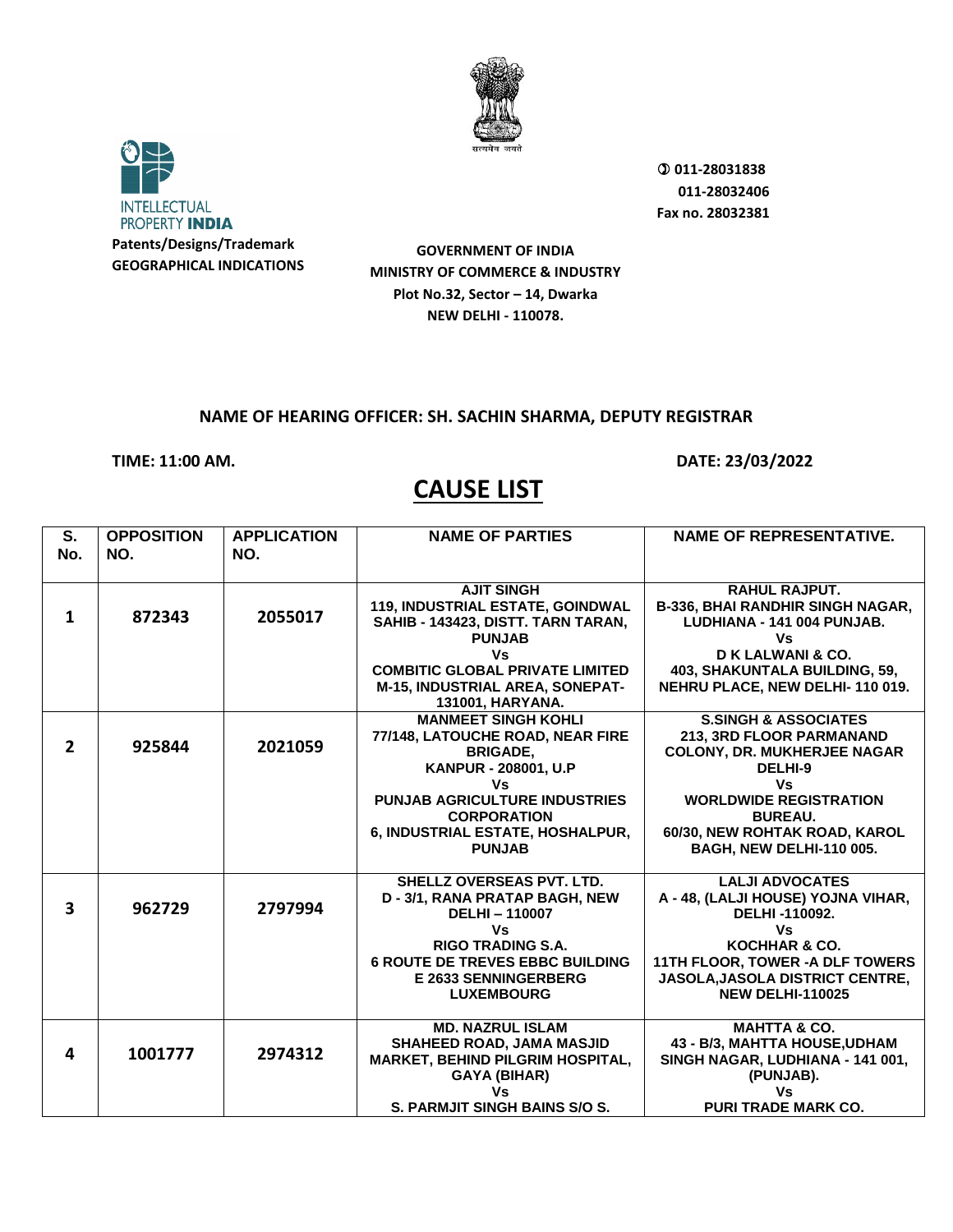|   |        |         | <b>MOHAN SINGH BAINS</b>               | "BRAND HOUSE", 54-55, SUPER           |
|---|--------|---------|----------------------------------------|---------------------------------------|
|   |        |         | V.P.O. GILL, MALERKOTLA ROAD,          | <b>CYCLE MARKET, OPP. KWALITY</b>     |
|   |        |         | LUDHIANA-141116 (PUNJAB)               | KANDA, GILL ROAD, LUDHIANA-           |
|   |        |         |                                        | 141003 (PUNJAB).                      |
|   |        |         |                                        |                                       |
|   |        |         | <b>MEDIHEALTH LIFESCIENCES (INDIA)</b> | <b>G. D. BANSAL &amp; ASSOCIATES.</b> |
|   |        |         | PVT. LTD.                              | M-118-B, MAHESH COLONY, LAXMI         |
| 5 | 959675 | 2505688 | 8/51, VIDYADHAR NAGAR, JAIPUR-         | MANDIR PHATAK, JAIPUR - 302 015.      |
|   |        |         | 302023 (RAJASTHAN)                     | (RAJASTHAN)                           |
|   |        |         | Vs                                     | Vs                                    |
|   |        |         | <b>AJANTA PHARMA LTD</b>               | <b>AJANTA PHARMA LTD</b>              |
|   |        |         | <b>AJANTA HOUSE CHARKOP KANDIVLI</b>   | <b>AJANTA HOUSE CHARKOP KANDIVLI</b>  |
|   |        |         | <b>WEST</b>                            | <b>WEST</b>                           |
|   |        |         | <b>MUMBAI 400067</b>                   | <b>MUMBAI 400067</b>                  |
|   |        |         | <b>PUNAM PRIYADARSHANI</b>             | <b>S.SINGH &amp; ASSOCIATES</b>       |
|   |        |         | B-144, 3RD FLOOR, DUGGAL COLONY,       | 213, 3RD FLOOR PARMANAND              |
| 6 | 995457 | 2971032 | KHANPUR, NEW DELHI-110062              | <b>COLONY, DR. MUKHERJEE NAGAR</b>    |
|   |        |         | Vs                                     | DELHI-9                               |
|   |        |         | <b>DHARAMPAL PREMCHAND LIMITED.</b>    | Vs                                    |
|   |        |         | 4873, CHANDNI CHOWK, DELHI-110006      | <b>ANM GLOBAL INC</b>                 |
|   |        |         |                                        | <b>E-5 SECOND FLOOR DEFENCE</b>       |
|   |        |         |                                        | <b>COLONY NEW DELHI</b>               |
|   |        |         | <b>NOVALASH, INC.</b>                  | <b>REMFRY &amp; SAGAR</b>             |
|   |        |         | 6116 SKYLINE DRIVE, SUITE 201,         | <b>REMFRY HOUSE AT THE MILLENNIUM</b> |
| 7 | 974596 | 3426768 | HOUSTON, TEXAS 77057, UNITED           | PLAZA SEC 27, GURGAON 122009,         |
|   |        |         | <b>STATES OF AMERICA</b>               | <b>NEW DELHI NATIONAL CAPITAL</b>     |
|   |        |         | Vs                                     | <b>REGION INDIA</b>                   |
|   |        |         | <b>NNOVA AND COMPANY</b>               | Vs                                    |
|   |        |         | SHOP NO.104, 1ST FLOOR, RIZVI          | <b>ARJUN T. BHAGAT &amp; CO.</b>      |
|   |        |         | <b>CHAMBERS, HILL ROAD, BANDRA,</b>    | 6/B SHAHEEN APARTMENT, 132 / 1,       |
|   |        |         | <b>MUMBAI-400 050.</b>                 | MODI STREET, POST BOX NO. 1865,       |
|   |        |         |                                        | <b>FORT, MUMBAI - 400 001.</b>        |
|   |        |         | <b>SH. SARVESH BATRA</b>               | YATIN CHADHA                          |
|   |        |         | 3682/59, 1ST FLOOR, SHABI MARKET,      | WZ-32N, SHARDA PURI, NEW DELHI        |
| 8 | 905242 | 3013485 | <b>CHOWK MORI GATE, DELHI 110006</b>   | 110015                                |
|   |        |         | Vs                                     | <b>Vs</b>                             |
|   |        |         | <b>RAVINDER SINGH</b>                  | <b>PURI &amp; PURI (ADVOCATES)</b>    |
|   |        |         | <b>G-58, VARDHMAN FORTUNE MALL,</b>    | 3279/51, 3RD FLOOR, GAURI             |
|   |        |         | G.T.KARNAL ROAD, DELHI 110033          | SHANKAR MKT, RAJA WALI GALI,          |
|   |        |         |                                        | PEEPAL MAHADEV, HAUZ QAZI,            |
|   |        |         |                                        | DELHI-110 006.                        |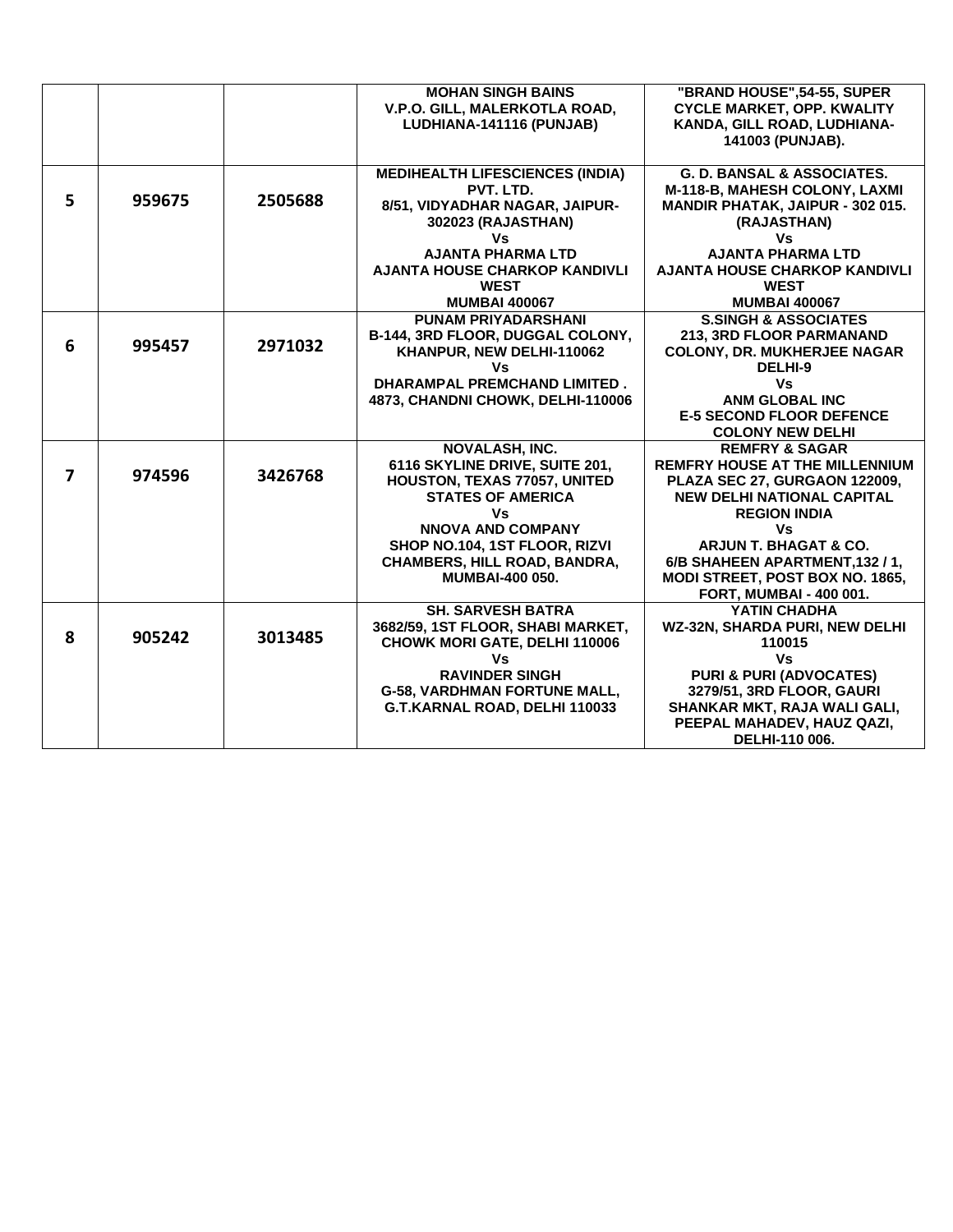

**INTELLECTUAL** PROPERTY INDIA **Patents/Designs/Trademark GEOGRAPHICAL INDICATIONS**

**GOVERNMENT OF INDIA MINISTRY OF COMMERCE & INDUSTRY Plot No.32, Sector – 14, Dwarka NEW DELHI - 110078.**

#### **NAME OF HEARING OFFICER: SH. SACHIN SHARMA, DEPUTY REGISTRAR**

**TIME: 11:00 AM. DATE:-24.03.2022**

| S.No           | <b>OPPOSITION</b> | <b>APPLICATION</b> | <b>NAME OF PARTIES</b>                              | <b>NAME OF REPRESENTATIVE.</b>                                 |
|----------------|-------------------|--------------------|-----------------------------------------------------|----------------------------------------------------------------|
|                | NO.               | NO.                |                                                     |                                                                |
|                |                   |                    |                                                     |                                                                |
|                |                   |                    | <b>CAMINTUR INTERNATIONAL S.A.</b>                  | S. K. BANSAL                                                   |
|                |                   |                    | SARANDI 690 (OFFICE 207)                            | 96, SUKHDEV VIHAR, MATHURA ROAD,                               |
| $\mathbf 1$    | 201365            | 1309846            | MONTEVIDEO, URUGUAY.                                | <b>NEW DELHI - 110 025.</b>                                    |
|                |                   |                    | Vs                                                  | Vs                                                             |
|                |                   |                    | <b>PATEL APPARELS</b>                               | <b>PATEL APPARELS</b>                                          |
|                |                   |                    | SARASWATI CHAWL, GANDHI NAGAR,                      | SARASWATI CHAWL, GANDHI NAGAR,                                 |
|                |                   |                    | <b>BEHING HABID PARK BUILDING, SHOP</b>             | <b>BEHING HABID PARK BUILDING, SHOP</b>                        |
|                |                   |                    | NO.8, JOGESHWARI (W), MUMBAI-400                    | NO.8, JOGESHWARI (W), MUMBAI-400 10                            |
|                |                   |                    | 10                                                  |                                                                |
|                |                   |                    | <b>M/S BLUE WING EDUCAIONAL</b>                     | <b>RAHUL RAJPUT.</b>                                           |
| $\overline{2}$ | 993879            | 2059358            | <b>SOCIETY</b><br>828 PHASE 3-B1 S.A.S NAGAR MOHALI | B-336, BHAI RANDHIR SINGH NAGAR,<br>LUDHIANA - 141 004 PUNJAB. |
|                |                   |                    | ٧s                                                  | Vs                                                             |
|                |                   |                    | SMALL WONDERS EDUCATIONAL AND                       | <b>WORLDWIDE REGISTRATION BUREAU.</b>                          |
|                |                   |                    | <b>WELFARE SOCIETY</b>                              | 60/30, NEW ROHTAK ROAD, KAROL                                  |
|                |                   |                    | L-301, MODEL TOWN, NR. CHHABRA                      | BAGH, NEW DELHI-110005                                         |
|                |                   |                    | SWEET, PANIPAT (HARYANA)                            |                                                                |
|                |                   |                    | <b>M/S BLUE WING EDUCAIONAL</b>                     | <b>RAHUL RAJPUT.</b>                                           |
|                |                   |                    | <b>SOCIETY</b>                                      | B-336, BHAI RANDHIR SINGH NAGAR,                               |
| $\mathbf{3}$   | 915623            | 2059356            | 828 PHASE 3-B1 S.A.S NAGAR MOHALI                   | LUDHIANA - 141 004 PUNJAB.                                     |
|                |                   |                    | Vs                                                  | Vs                                                             |
|                |                   |                    | <b>SMALL WONDERS EDUCATIONAL AND</b>                | <b>WORLDWIDE REGISTRATION BUREAU.</b>                          |
|                |                   |                    | <b>WELFARE SOCIETY</b>                              | 60/30, NEW ROHTAK ROAD, KAROL                                  |
|                |                   |                    | L-301, MODEL TOWN, NR. CHHABRA                      | BAGH, NEW DELHI-110005                                         |
|                |                   |                    | SWEET, PANIPAT (HARYANA)                            |                                                                |
|                |                   |                    | <b>M/S BLUE WING EDUCAIONAL</b>                     | <b>RAHUL RAJPUT.</b>                                           |
| 4              | 814544            | 1710494            | <b>SOCIETY</b>                                      | B-336, BHAI RANDHIR SINGH NAGAR,                               |
|                |                   |                    | 828 PHASE 3-B1 S.A.S NAGAR MOHALI<br>٧s             | LUDHIANA - 141 004 PUNJAB.<br><b>Vs</b>                        |
|                |                   |                    | <b>SMALL WONDERS EDUCATIONAL AND</b>                | <b>WORLDWIDE REGISTRATION BUREAU.</b>                          |
|                |                   |                    | <b>WELFARE SOCIETY</b>                              | 60/30, NEW ROHTAK ROAD, KAROL                                  |
|                |                   |                    | L-301, MODEL TOWN, NR. CHHABRA                      | BAGH, NEW DELHI-110005                                         |
|                |                   |                    | SWEET, PANIPAT (HARYANA)                            |                                                                |
|                |                   |                    | <b>ASHOK KESHARWANI</b>                             | THE ACME COMPANY                                               |
|                |                   |                    | 52/4, SHAKKARPATTI, KANPUR - 208                    | <b>B-41, JAIPUR ESTATE, NIZAMUDDIN</b>                         |
| 5              | 246338            | 1029226            | 001, UTTAR PRADESH.                                 | <b>EAST, NEW DELHI - 110 013.</b>                              |
|                |                   |                    | Vs                                                  | Vs                                                             |